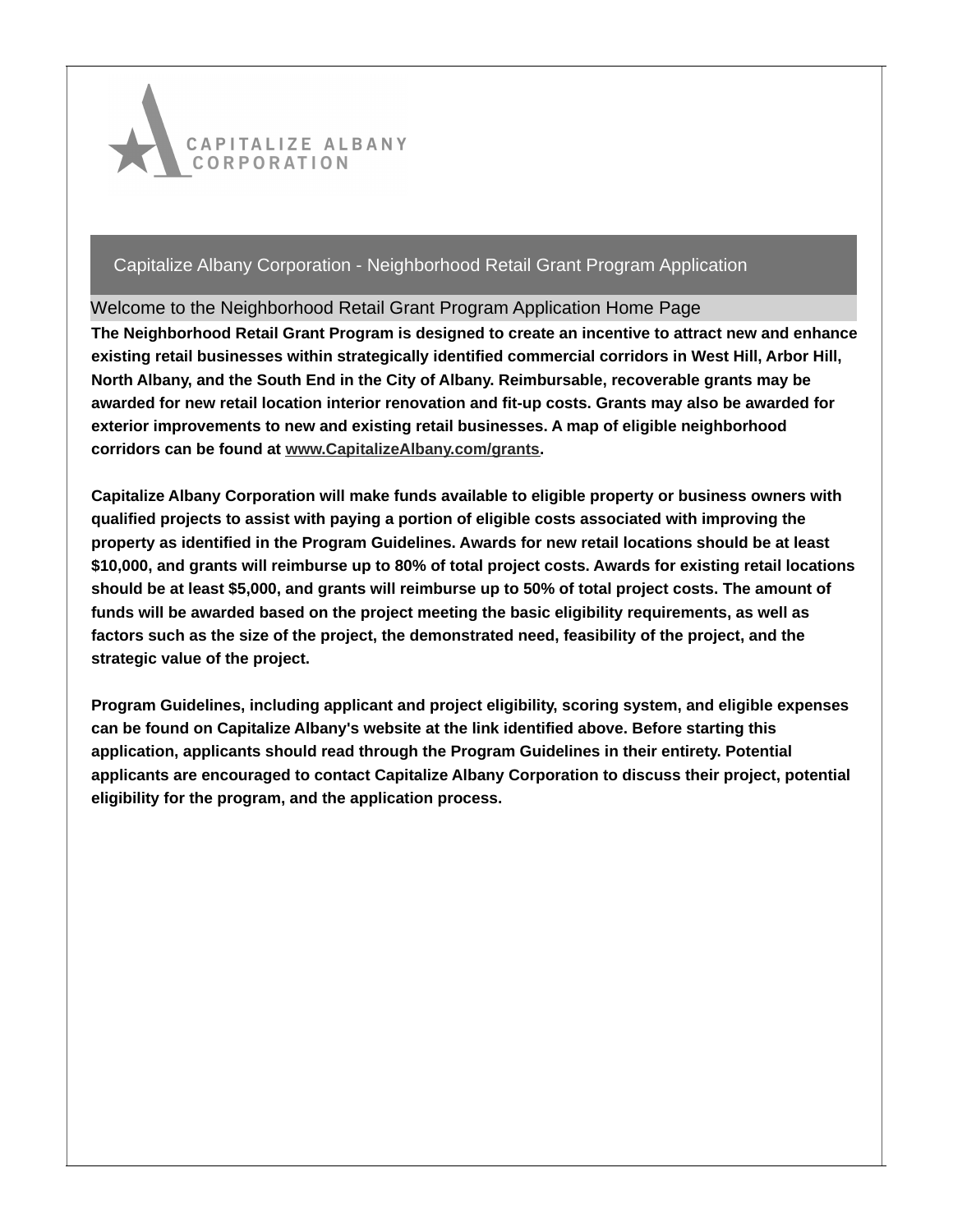

### Program Information and Application Process

**Beginning February 11, 2022, applications will be accepted on a rolling basis until available funding is exhausted. As an alternative to this online application, a printable application document will also be made available for download on the Capitalize Albany website; paper copies will be made available upon request.**

**Applicants must submit a full and complete application as outlined in the Program Guidelines, including all required documents and a \$250 application fee in order to be considered for a grant award. Checks or money orders for application fees can be mailed to Capitalize Albany Corporation at 21 Lodge Street, Albany, NY 12207, or hand delivered by appointment. An application checklist with a list of required documents is available at [www.CapitalizeAlbany.com/grants](http://www.capitalizealbany.com/grants).**

**Submission of the online portion of your application does not constitute a completed application. All required documents should be e-mailed to [development@capitalizealbany.com](mailto:development@capitalizealbany.com) with a subject line as follows: Neighborhood Retail Grant Program Required Documents - [Applicant Name].**

**While completing your application, you will be able to continue editing your responses while this browser is open. Please do not close this browser until your application is complete and submitted by clicking "Done" on the last page.**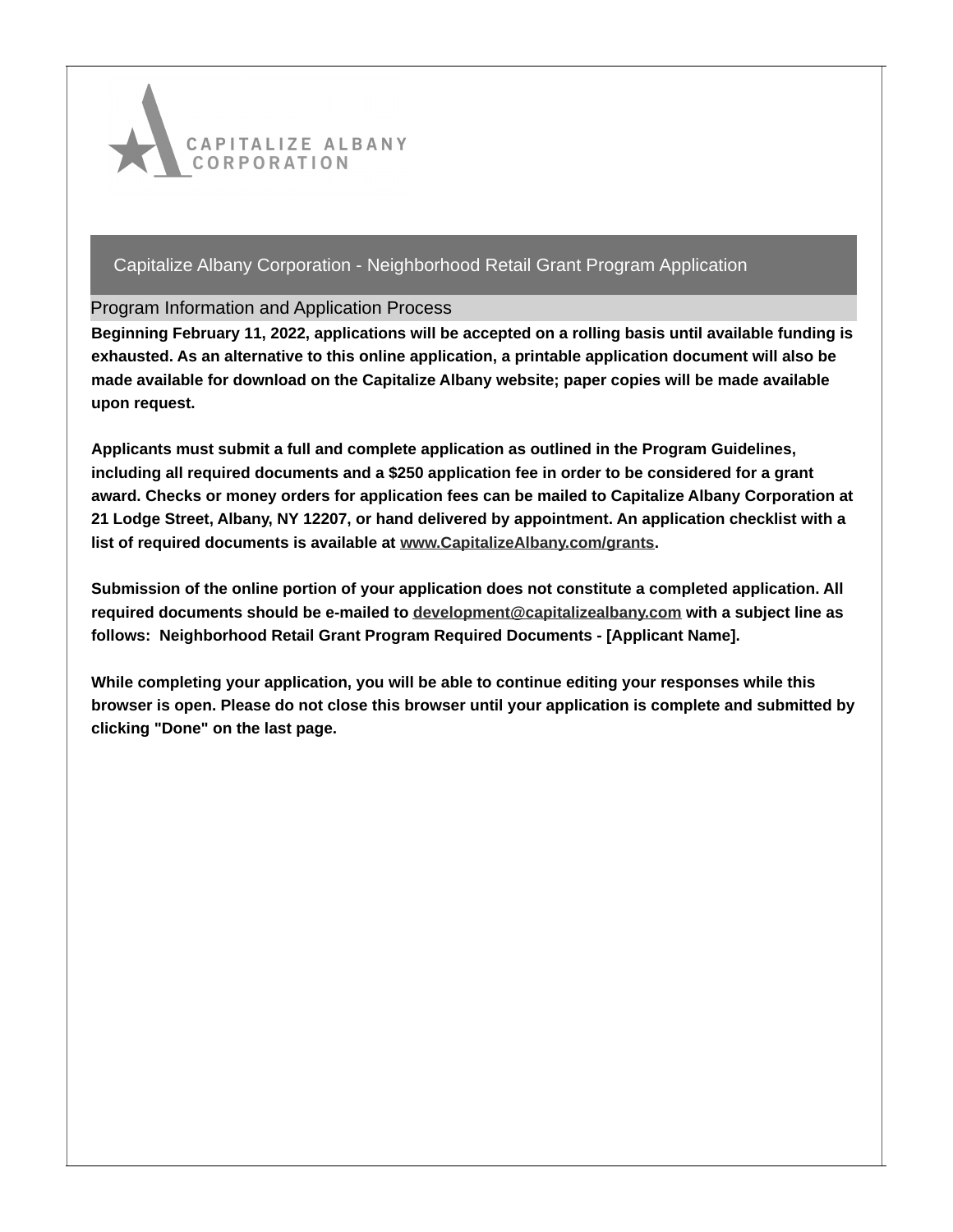

### Required Documents

**This online submission constitutes part one of your application. All of the following must be submitted to [development@capitalizealbany.com,](mailto:development@capitalizealbany.com) and determined to be sufficient solely by Capitalize Albany Corporation staff, in order for an application to be considered complete:**

- **Completed online application and Budget Worksheet (found [here](https://capitalizealbany.com/grants/))**
- **\$250 application fee**
- **Business Plan for the venture including:**
	- **Concept and target market**
	- **Advertising/marketing plan**
	- **Summary of management team's skills and experience**
	- **Number of job positions created**
	- **Detailed cost sheet for tenant space build-out**
	- **Funding description for the project, including a three year cash flow pro forma**
	- **Proposed timeline for project construction and projected opening date**
	- **Floor plan/layout of physical space, including square footage and existing fixtures**
	- **Photographs, renderings of proposed improvements to the interior and exterior, including design/layout/"feel" (photos of similar concepts, material samples, etc.)**
	- **Plan for merchandising (inventory levels, brands)**
- **Color photographs of existing conditions (including the building façade).**
- **If the applicant is a lessee, written consent from property owner giving permission to conduct improvements**
- **At least one (1) detailed proposal from a licensed (if required), insured contractor reflecting work to be performed and costs.**
- **A copy of the property tax bill or deed to confirm ownership of the property.**
- For lessees, a legally valid and binding lease for a period of at least five (5) years with use **restricted to an allowable retail use. If the tenant is paying for the improvements, the landlord must show a concession to the tenant in the lease.**
- **Minimum one (1) year corporate and/or three (3) year's personal tax returns (exceptions will be considered).**
- **Copy of the business owner(s)'s credit report(s) and score(s) (must be dated less than sixty (60) days from application submittal).**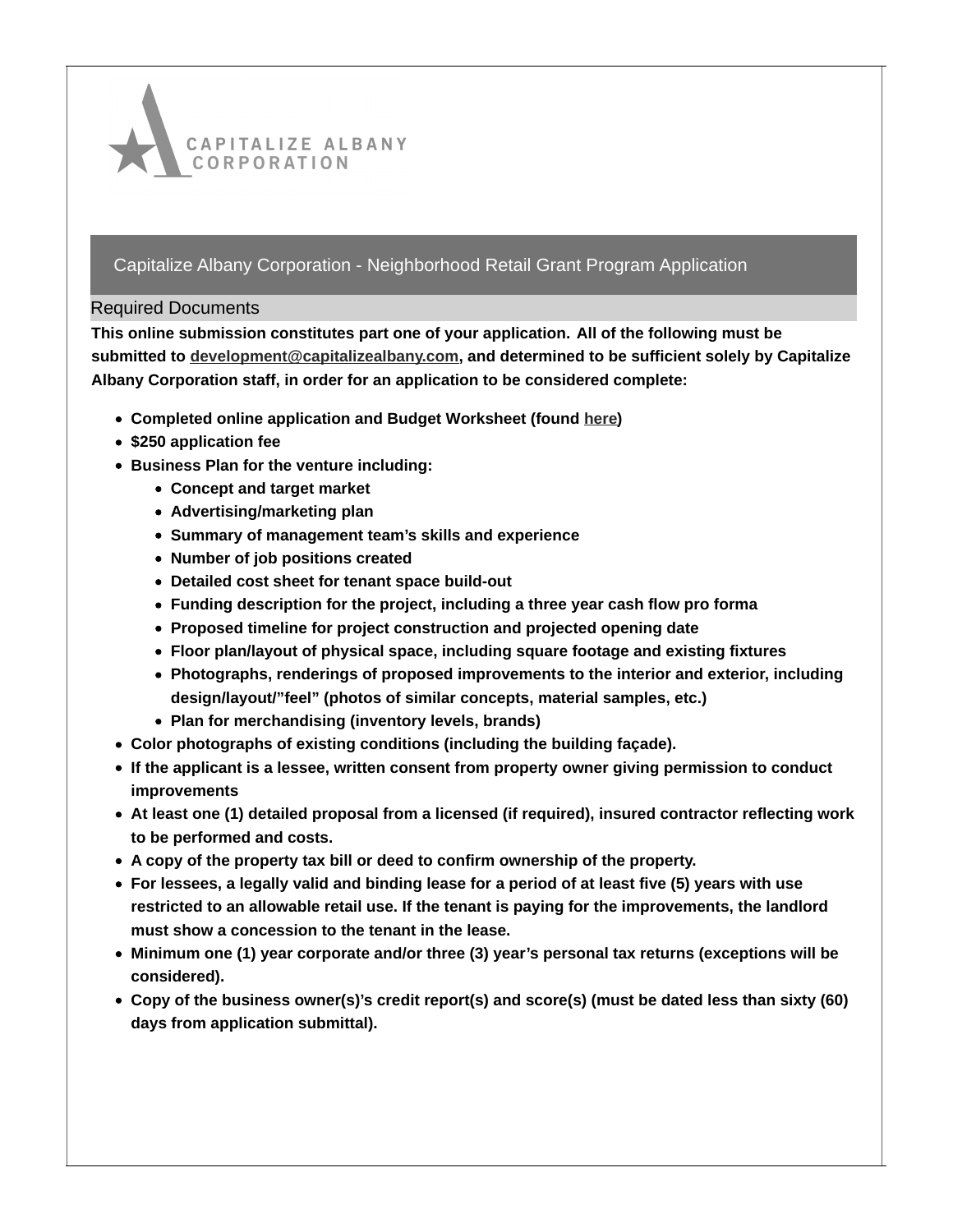

# Contact Information

| * 1. Applicant Contact Information |  |  |  |  |
|------------------------------------|--|--|--|--|
| <b>Contact Name</b>                |  |  |  |  |
| <b>Contact Address</b>             |  |  |  |  |
| <b>City/Town</b>                   |  |  |  |  |
| <b>State</b>                       |  |  |  |  |
| <b>ZIP/Postal Code</b>             |  |  |  |  |
| <b>Contact Email Address</b>       |  |  |  |  |
| <b>Contact Phone Number</b>        |  |  |  |  |

## \* 2. Business Contact Information

| <b>Name of Business or</b><br><b>Not-for-Profit</b> |  |
|-----------------------------------------------------|--|
| <b>Physical Address of</b><br><b>Business</b>       |  |
| <b>Physical Address of</b><br><b>Business 2</b>     |  |
| <b>City/Town</b>                                    |  |
| <b>State</b>                                        |  |
| <b>ZIP/Postal Code</b>                              |  |
| <b>Email Address</b>                                |  |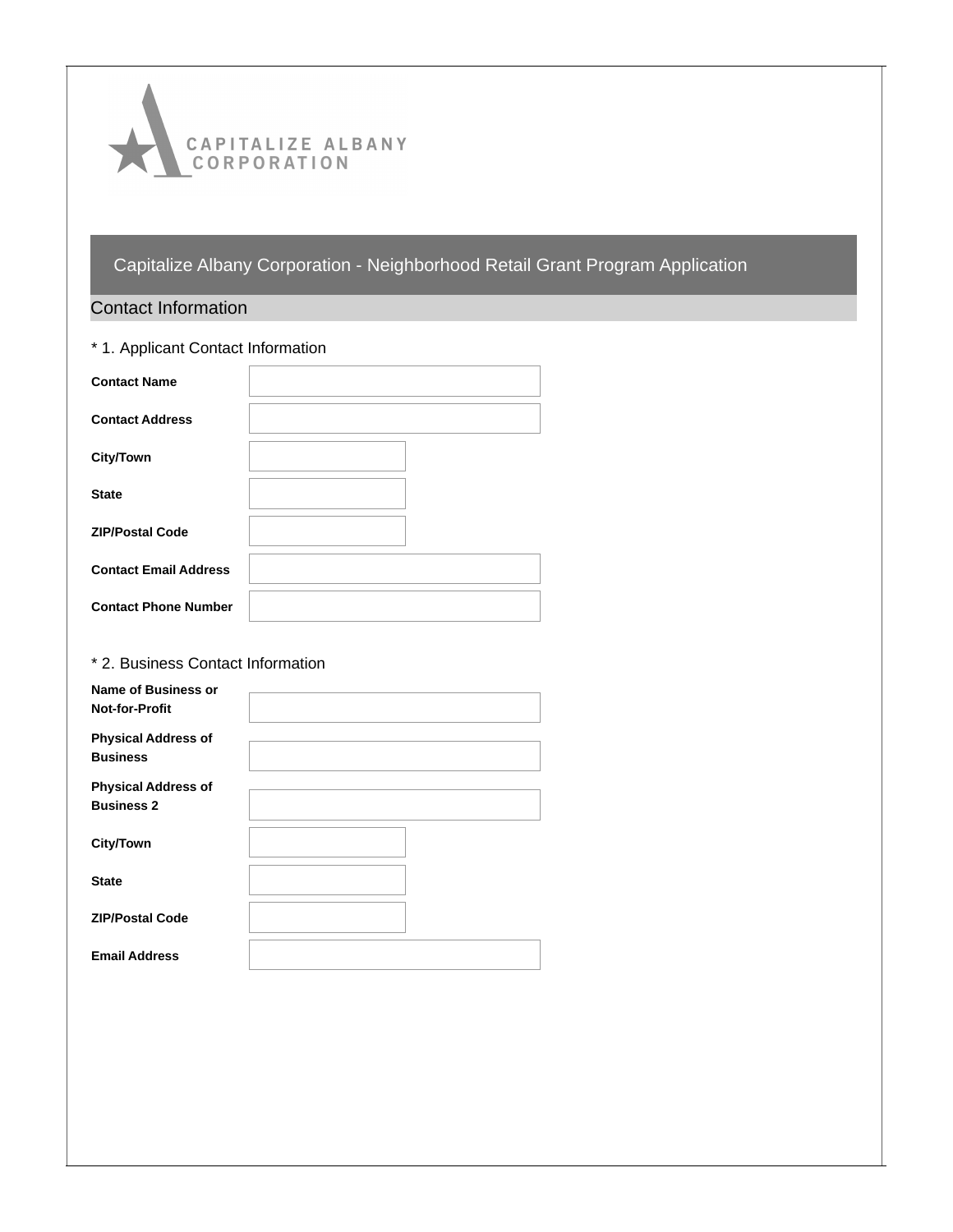| 3. Mailing Address of Business (if different than above) |  |  |  |  |
|----------------------------------------------------------|--|--|--|--|
| <b>Mailing Address</b>                                   |  |  |  |  |
| <b>Mailing Address 2</b>                                 |  |  |  |  |
| City/Town                                                |  |  |  |  |
| <b>State/Province</b>                                    |  |  |  |  |
| <b>ZIP/Postal Code</b>                                   |  |  |  |  |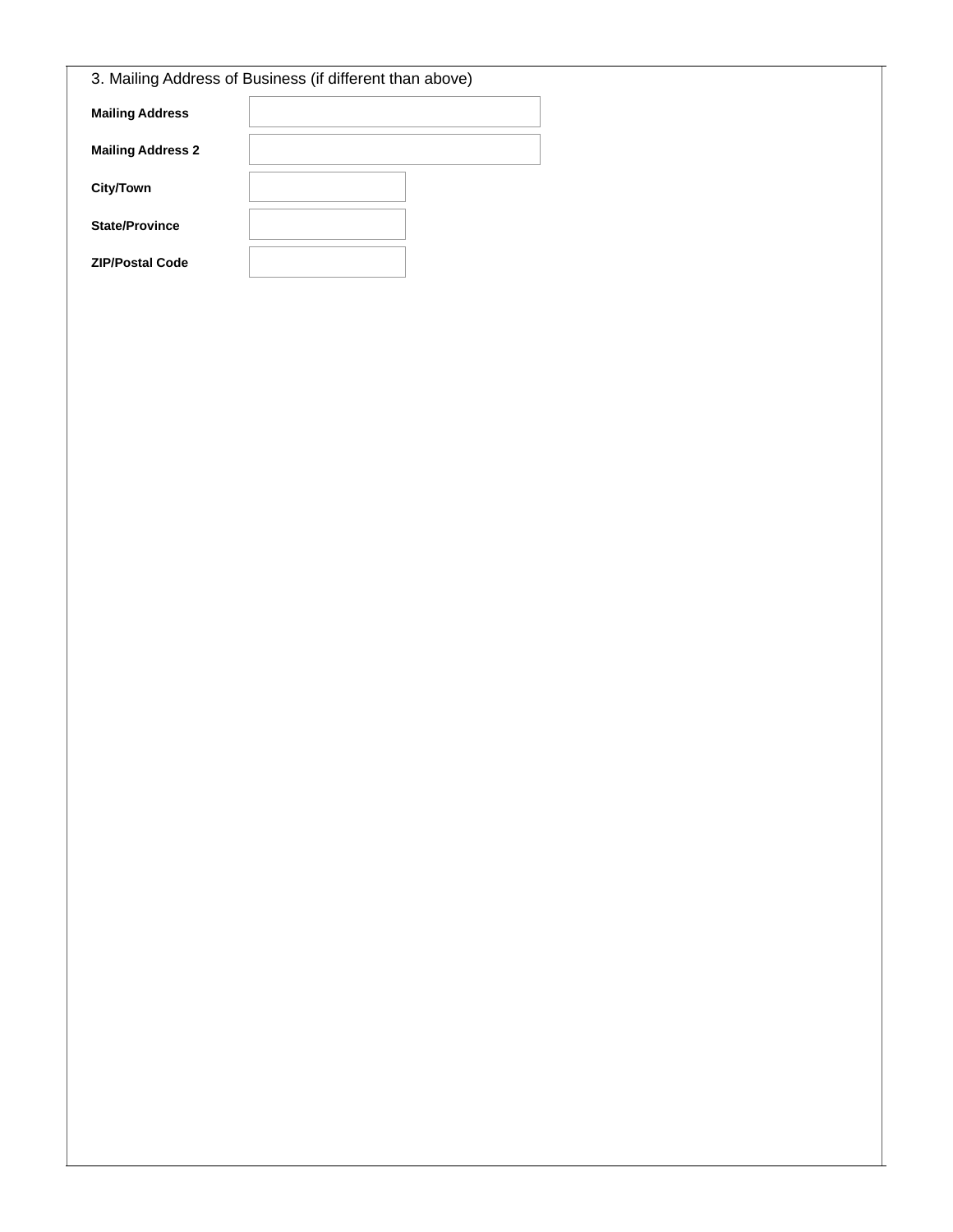

# Convenience Retail Stores

- \* 4. Are you a convenience retail store?
	- ◯ Yes
	- $\bigcirc$  No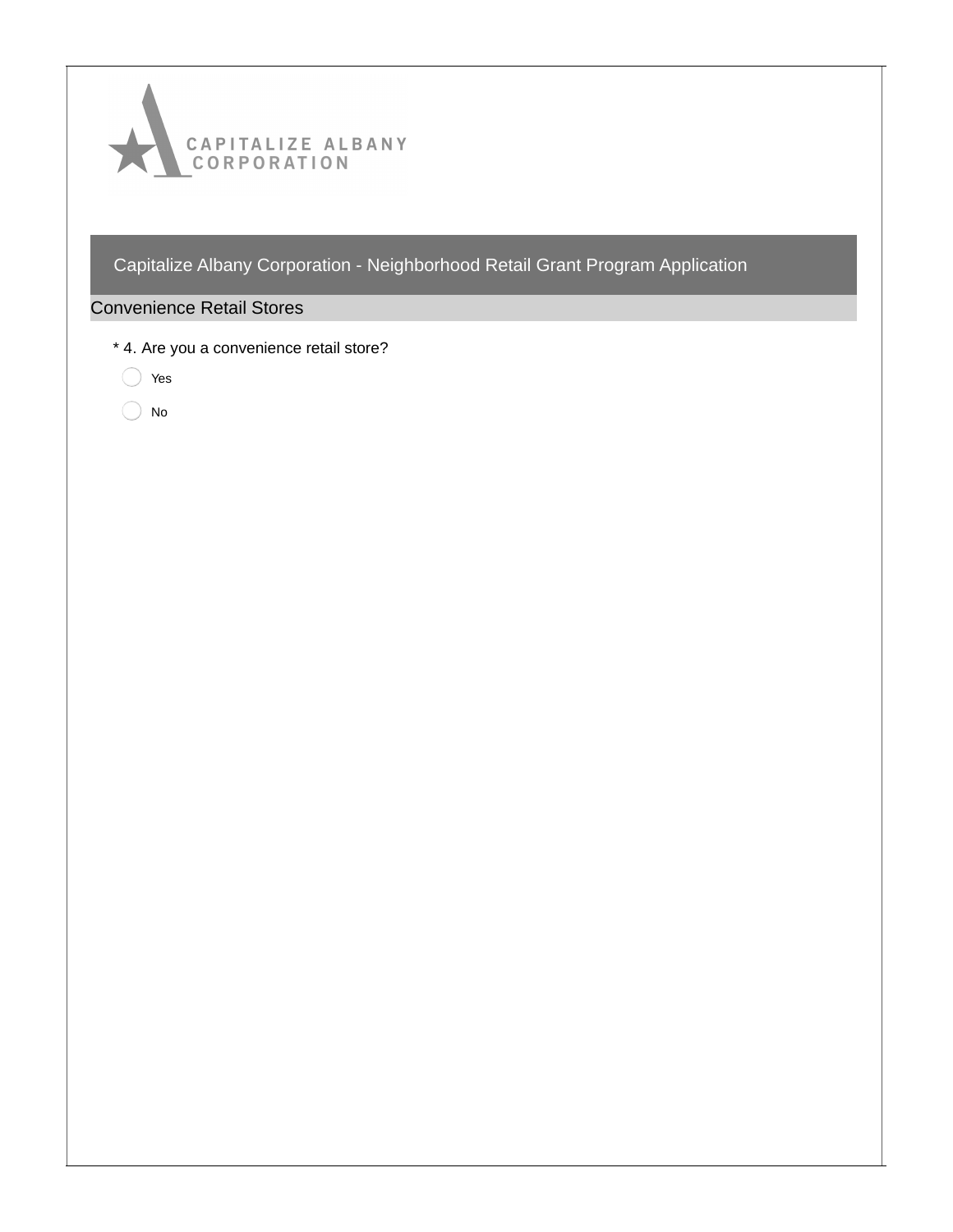

Convenience Retail Store Certification Form

**All applicants operating a convenience retail store must complete this page. All other applicants may type N/A or No to the following questions.**

\* 5. By typing your name below, you are certifying that you operate or intend to operate a convenience retail store at the location listed in this application, and that you understand that, as a requirement of the Neighborhood Retail Grant Program, grantees operating convenience retail stores are required to regularly carry an inventory of fresh produce for sale at the assisted business location.

\* 6. Do you currently sell fresh produce at the business location?

- Yes
- No

7. If yes, indicate the types, quantity, and typical pricing of produce sold below. Please submit documentation to [development@capitalizealbany.com](mailto:development@capitalizealbany.com) that substantiates your statements, e.g. current invoices in the business name, inventory log, etc.

\* 8. Are you committed to continue to sell fresh produce at the business location for the duration of the project term?

Yes

No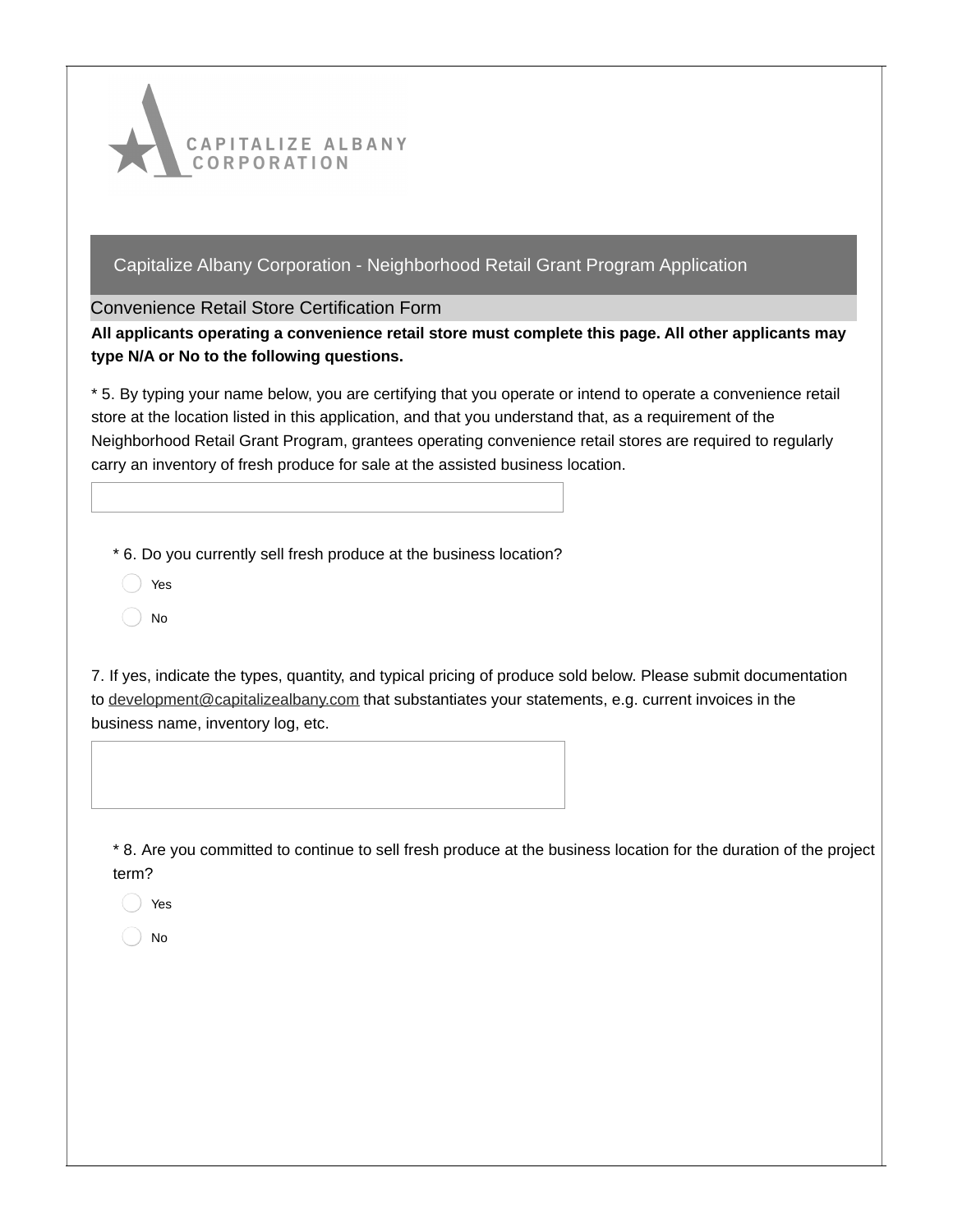9. Per the discretion of Capitalize Albany Corporation, if it is determined that the business does not currently meet the requirement regarding fresh produce availability and sales at the assisted business location, the grantee will be required to produce an agreement with a fresh foods provider.

I certify by typing my name below that the above statements and any supplemental explanations are true, complete, and accurate in all respects as of the stated date, that I understand the requirements listed above, and agree to abide by these terms.

Name

Title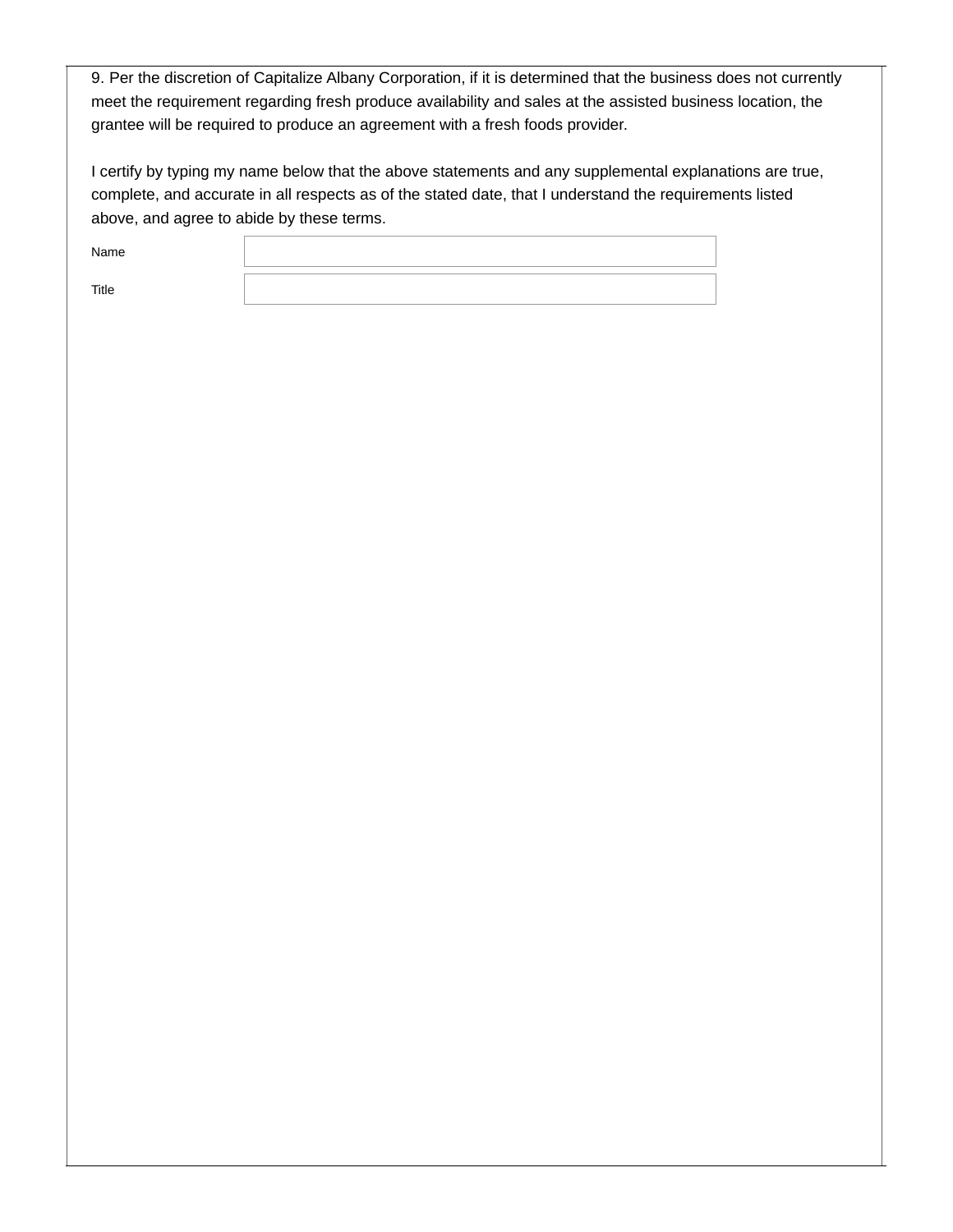| CAPITALIZE ALBANY<br>CORPORATION                                              |                                                          |
|-------------------------------------------------------------------------------|----------------------------------------------------------|
| Capitalize Albany Corporation - Neighborhood Retail Grant Program Application |                                                          |
| <b>Business Information</b>                                                   |                                                          |
| * 10. Retail Business Type (choose one)                                       |                                                          |
| Soft Goods (e.g. apparel, shoes, home furnishings, books,                     | Salons/Spas/Barbershops                                  |
| gifts, novelties)                                                             | Professional Service Firms (which serve the public year- |
| Health, Wellness Stores, and Pharmacies<br>Full Service Restaurants/Venues    | round)<br>Non-Profits that serve the community           |
| Grocery, Specialty Food Stores/Specialty Food                                 | Convenience Retail Store                                 |
| Establishments                                                                |                                                          |
| Other (please specify)                                                        |                                                          |
|                                                                               |                                                          |
|                                                                               |                                                          |
| * 11. Proposed or Current Days and Hours of Operation                         |                                                          |
|                                                                               |                                                          |
|                                                                               |                                                          |
| 12. Typical/Target Consumer(s)                                                |                                                          |
|                                                                               |                                                          |
|                                                                               |                                                          |
|                                                                               |                                                          |
| * 13. Is this a new business location?                                        |                                                          |
| Yes                                                                           |                                                          |
| No                                                                            |                                                          |
| Comments                                                                      |                                                          |
|                                                                               |                                                          |
|                                                                               |                                                          |
|                                                                               |                                                          |
|                                                                               |                                                          |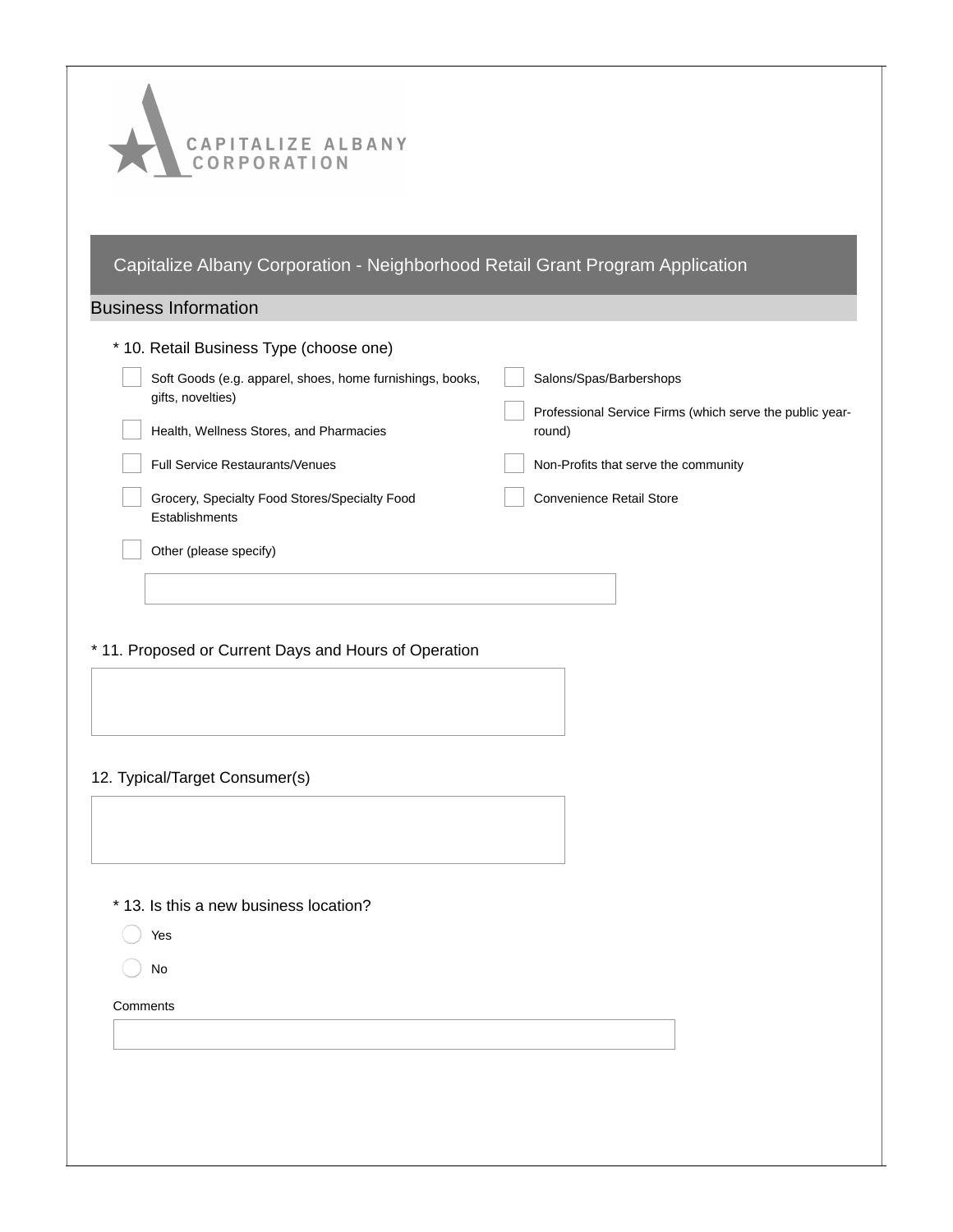| * 14. Is this an existing business location?       |                                                                                                                                                                                                   |
|----------------------------------------------------|---------------------------------------------------------------------------------------------------------------------------------------------------------------------------------------------------|
| Yes                                                |                                                                                                                                                                                                   |
| No                                                 |                                                                                                                                                                                                   |
| Comments                                           |                                                                                                                                                                                                   |
|                                                    |                                                                                                                                                                                                   |
|                                                    |                                                                                                                                                                                                   |
| * 15. Number of Years in Operation                 | Please enter a whole number. Start-up businesses should type 0.                                                                                                                                   |
|                                                    |                                                                                                                                                                                                   |
|                                                    |                                                                                                                                                                                                   |
|                                                    | 16. Is this property or building owned in whole or in part by the City of Albany, County of Albany, State of New<br>York or Capitalize Albany Corporation or any other related government entity? |
|                                                    | Answering yes to this question does not necessarily disqualify this application from submission. It is at the sole discretion of                                                                  |
|                                                    | Capitalize Albany Corporation to deem a building or property ineligible for program funds if any of the above criteria are met. We                                                                |
|                                                    | strongly encourage you to contact us prior to moving ahead with your application if you answer "yes" to the question below.                                                                       |
| Yes                                                |                                                                                                                                                                                                   |
| No                                                 |                                                                                                                                                                                                   |
| Unsure                                             |                                                                                                                                                                                                   |
|                                                    |                                                                                                                                                                                                   |
| * 17. Is this the first location for the business? |                                                                                                                                                                                                   |
| Yes                                                |                                                                                                                                                                                                   |
| No                                                 |                                                                                                                                                                                                   |
|                                                    |                                                                                                                                                                                                   |
|                                                    |                                                                                                                                                                                                   |
|                                                    |                                                                                                                                                                                                   |
|                                                    |                                                                                                                                                                                                   |
|                                                    |                                                                                                                                                                                                   |
|                                                    |                                                                                                                                                                                                   |
|                                                    |                                                                                                                                                                                                   |
|                                                    |                                                                                                                                                                                                   |
|                                                    |                                                                                                                                                                                                   |
|                                                    |                                                                                                                                                                                                   |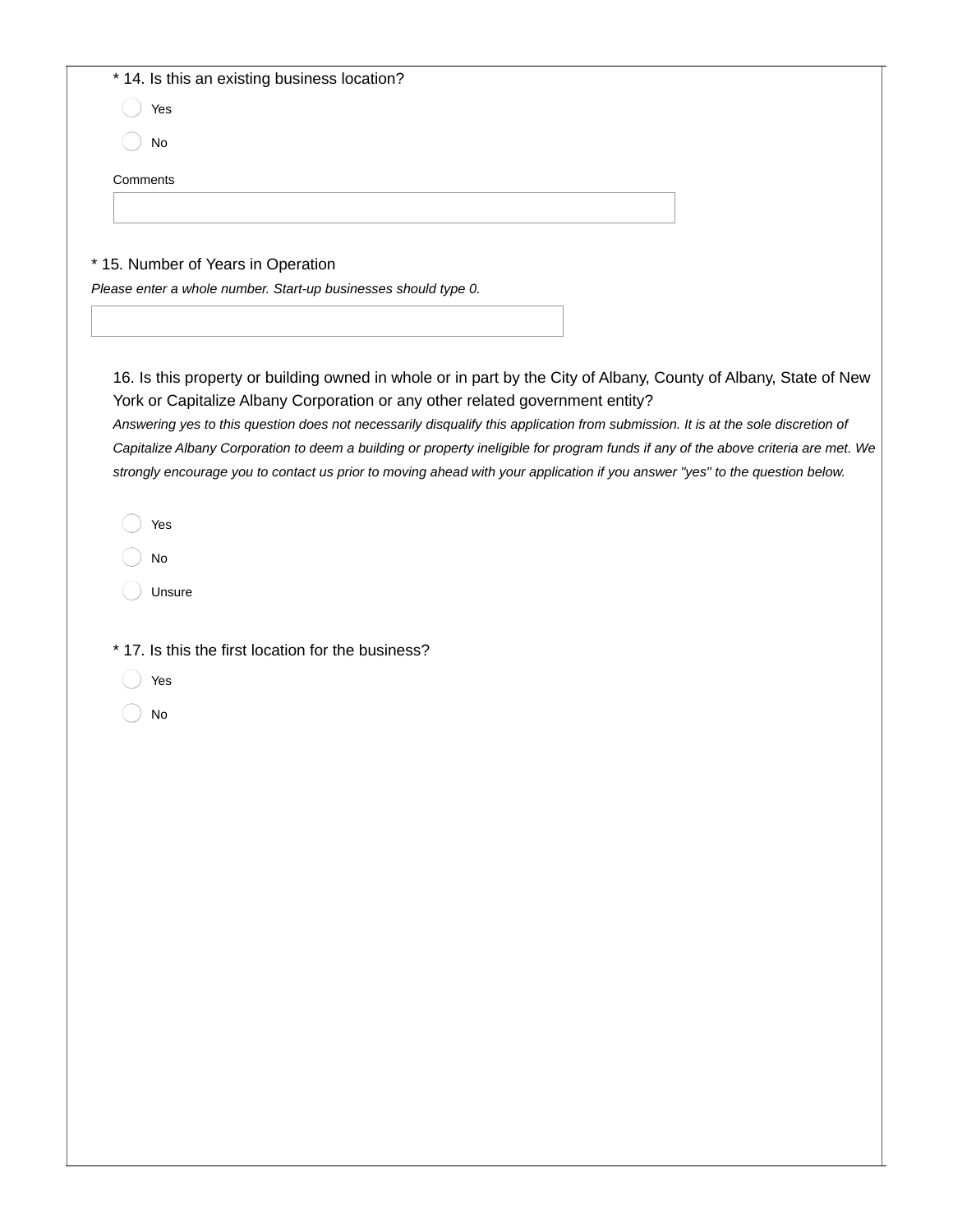

### Additional Business Locations

\* 18. How many locations does the business have?

#### 19. Addresses of other locations

| Location 1               |  |
|--------------------------|--|
| Location 2               |  |
| Location 3               |  |
| Location 4               |  |
| Any additional locations |  |

- \* 20. Is this project a relocation of an existing business location?
	- Yes
	- No

21. Will any other business locations close as a result of this project?

- Yes
- No

#### 22. If yes to the preceding question, which one(s)?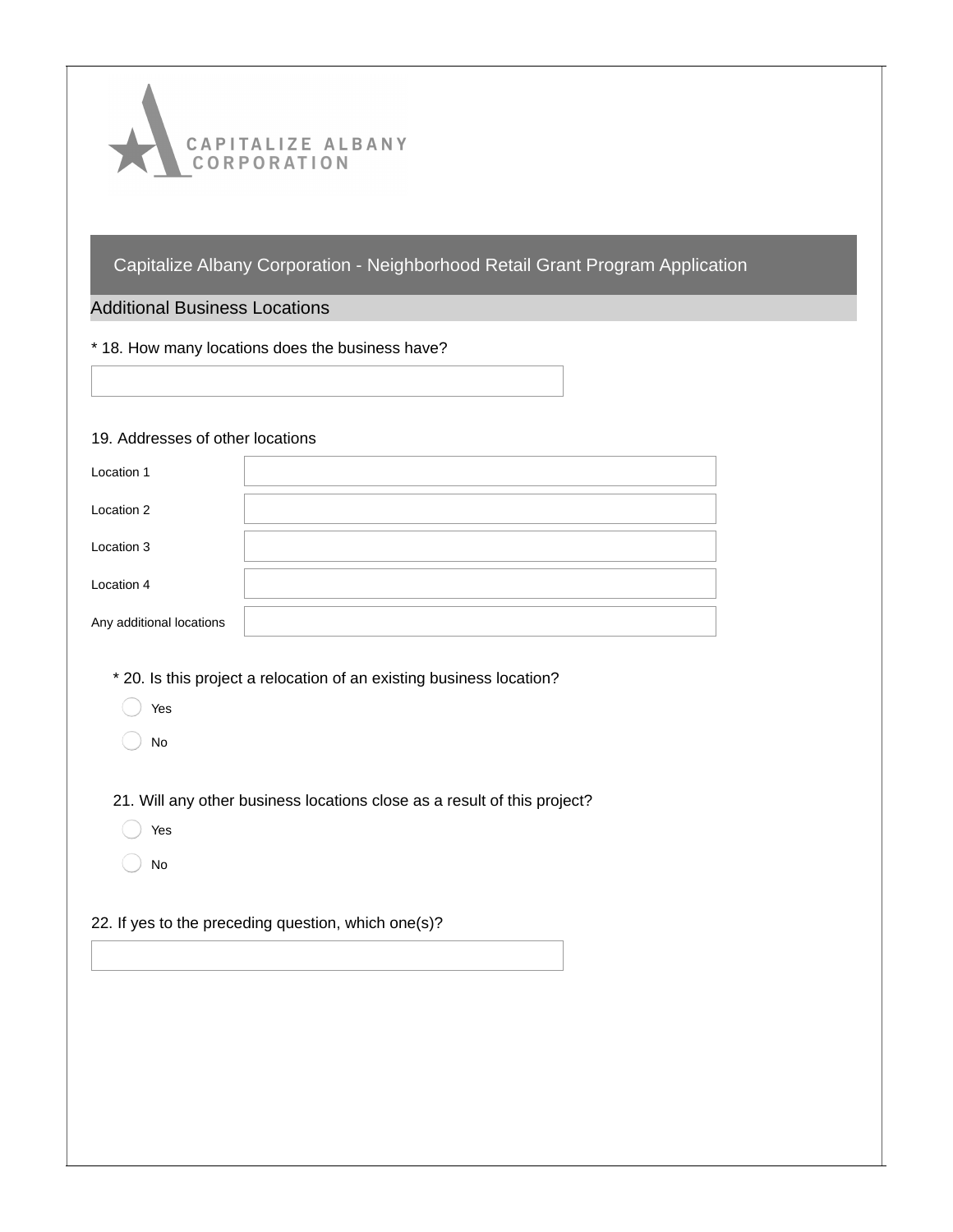| CAPITALIZE ALBANY<br>CORPORATION                                                                                                                                                                                                  |
|-----------------------------------------------------------------------------------------------------------------------------------------------------------------------------------------------------------------------------------|
| Capitalize Albany Corporation - Neighborhood Retail Grant Program Application                                                                                                                                                     |
| <b>Business Formation and Characteristics</b>                                                                                                                                                                                     |
| 23. Business Structure                                                                                                                                                                                                            |
| Sole Proprietorship                                                                                                                                                                                                               |
| Partnership                                                                                                                                                                                                                       |
| <b>LLC</b>                                                                                                                                                                                                                        |
| Corporation                                                                                                                                                                                                                       |
| Other (explain)                                                                                                                                                                                                                   |
|                                                                                                                                                                                                                                   |
| 24. Is your business a disadvantaged business enterprise (DBE)?<br>DBEs are businesses whose majority ownership (at least 51%) is comprised of minorities, women, and/or veterans.<br>Yes<br>No                                   |
| 25. If you identify as a DBE, please select all that apply to the composition of your majority ownership:<br>Minority                                                                                                             |
| Woman                                                                                                                                                                                                                             |
| Veteran                                                                                                                                                                                                                           |
| Other                                                                                                                                                                                                                             |
| Prefer not to answer                                                                                                                                                                                                              |
| * 26. Federal Employer Identification Number (EIN)<br>Sole proprietors may use their Social Security Number (SSN). All responses should be given using numeric characters only, with<br>no space or hyphen separating characters. |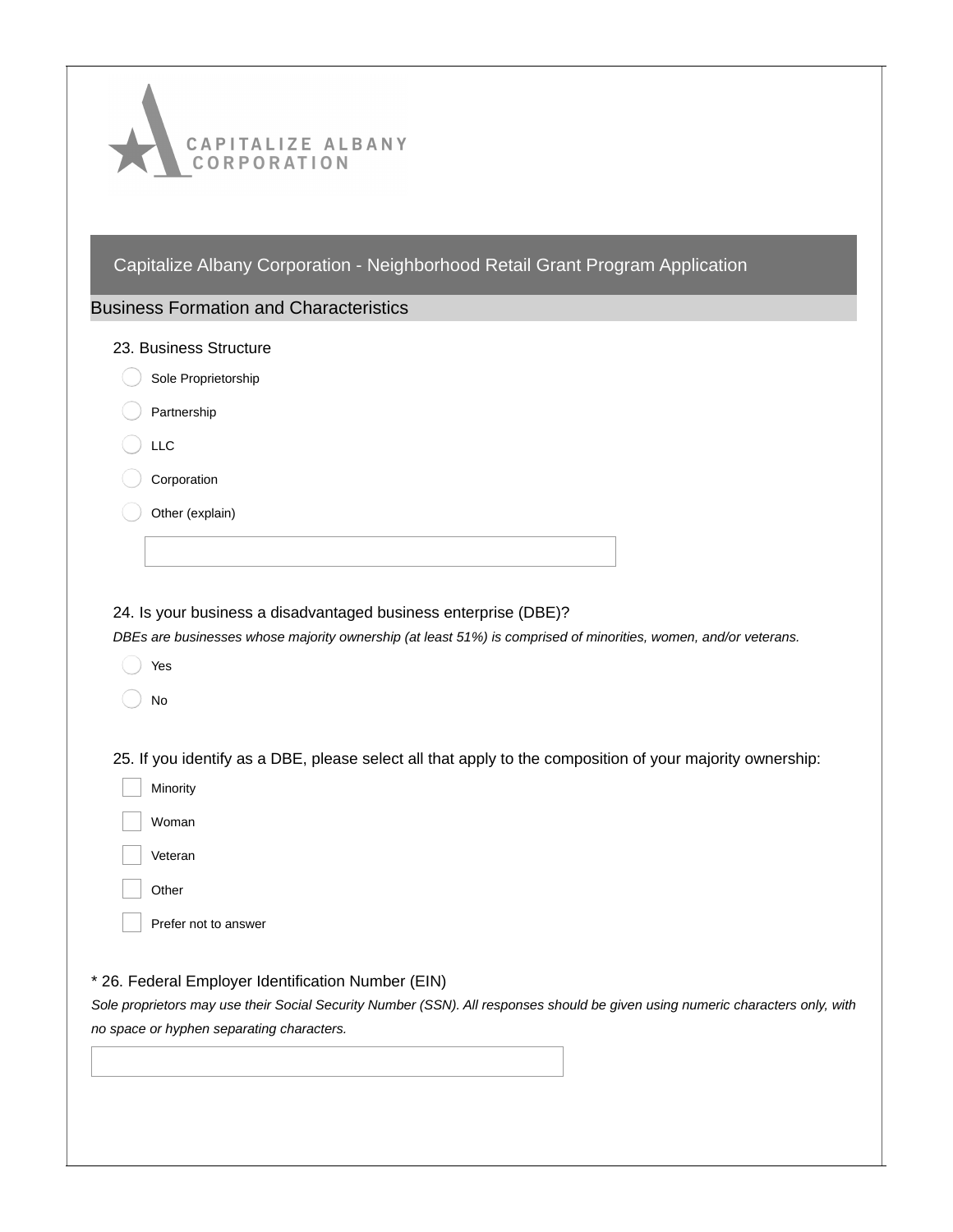|  |  | 27. DUNS Number (if known) |  |  |
|--|--|----------------------------|--|--|
|--|--|----------------------------|--|--|

*Obtain or look up your DUNS Number [here](https://www.dnb.com/duns-number.html).*

*Funding may require grant recipients to obtain a DUNS number.*

28. North American Industry Classification System (NAICS) Number

*For more information and to identify your NAICS Number, please go to [naics.com](https://www.naics.com/search/).*

29. Standard Industry Classification (SIC) Number

*For more information and to identify your SIC Number, please go to [naics.com](https://www.naics.com/search/).*

30. Do you consider your business locally-owned?

- Yes
- No

# **Business Owners**

#### \* 31. Business Owner 1

| Name                   |  |
|------------------------|--|
| Title                  |  |
| Ownership Share        |  |
| Years with the Company |  |

#### 32. Business Owner 2

| Name                   |  |
|------------------------|--|
| Title                  |  |
| Ownership Share        |  |
| Years with the Company |  |

33. If there are additional business owners not previously identified, please indicate their names, titles, ownership shares, and years with the company below.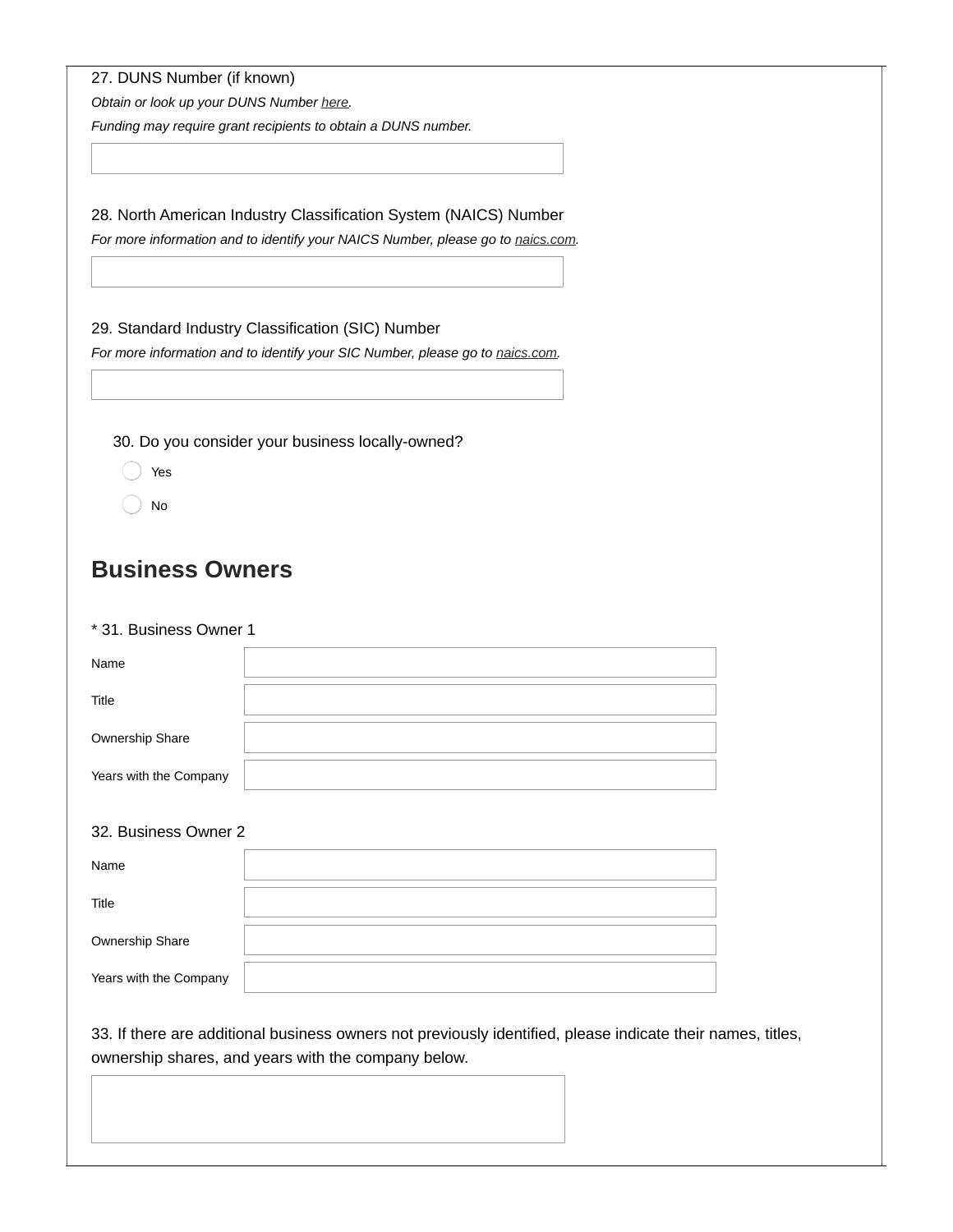

| <b>Property Information</b>   |                                                                                   |
|-------------------------------|-----------------------------------------------------------------------------------|
| * 34. Project Address         |                                                                                   |
| <b>Address</b>                |                                                                                   |
| <b>Address 2</b>              |                                                                                   |
| <b>City/Town</b>              |                                                                                   |
| <b>State/Province</b>         |                                                                                   |
| <b>ZIP/Postal Code</b>        |                                                                                   |
|                               |                                                                                   |
|                               | * 35. Is the property located in an area zoned for retail use?                    |
| Yes                           |                                                                                   |
| No                            |                                                                                   |
| Unsure                        |                                                                                   |
|                               |                                                                                   |
| * 36. Is the building vacant? |                                                                                   |
| Yes                           |                                                                                   |
| No                            |                                                                                   |
|                               |                                                                                   |
|                               | 37. If yes to the preceding question, how long has the building been vacant?      |
|                               |                                                                                   |
|                               |                                                                                   |
|                               | * 38. Is the project space currently vacant?                                      |
| Yes                           |                                                                                   |
| No                            |                                                                                   |
| Unsure                        |                                                                                   |
|                               |                                                                                   |
|                               | 39. If yes to the preceding question, how long has the project space been vacant? |
|                               |                                                                                   |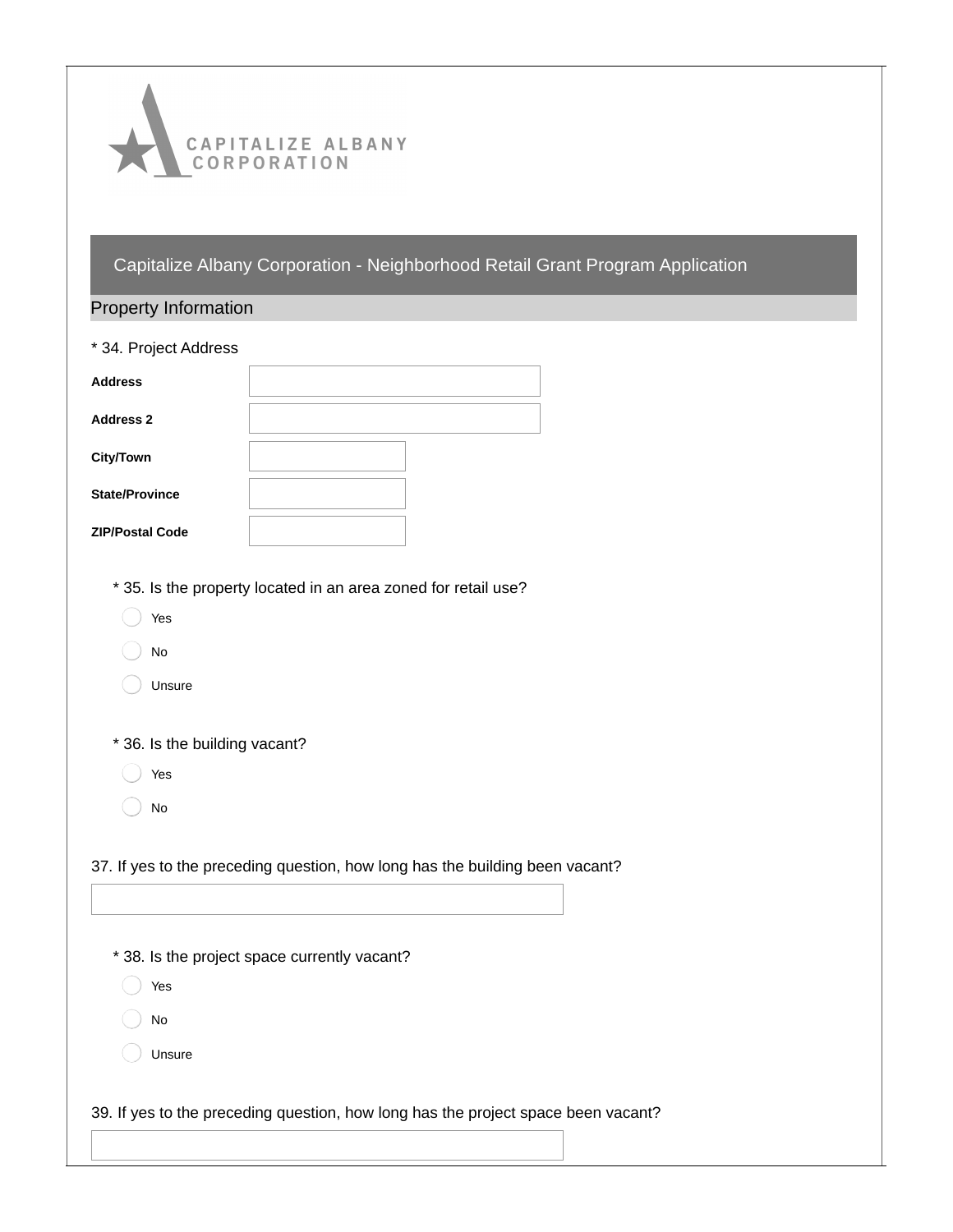| * 40. Size of Project Space (total square feet)       |  |
|-------------------------------------------------------|--|
| Please enter a whole number. No commas can be used.   |  |
|                                                       |  |
|                                                       |  |
|                                                       |  |
| * 41. Do/will you lease or own the business property? |  |
| Lease                                                 |  |
| Own                                                   |  |
|                                                       |  |
|                                                       |  |
|                                                       |  |
|                                                       |  |
|                                                       |  |
|                                                       |  |
|                                                       |  |
|                                                       |  |
|                                                       |  |

Г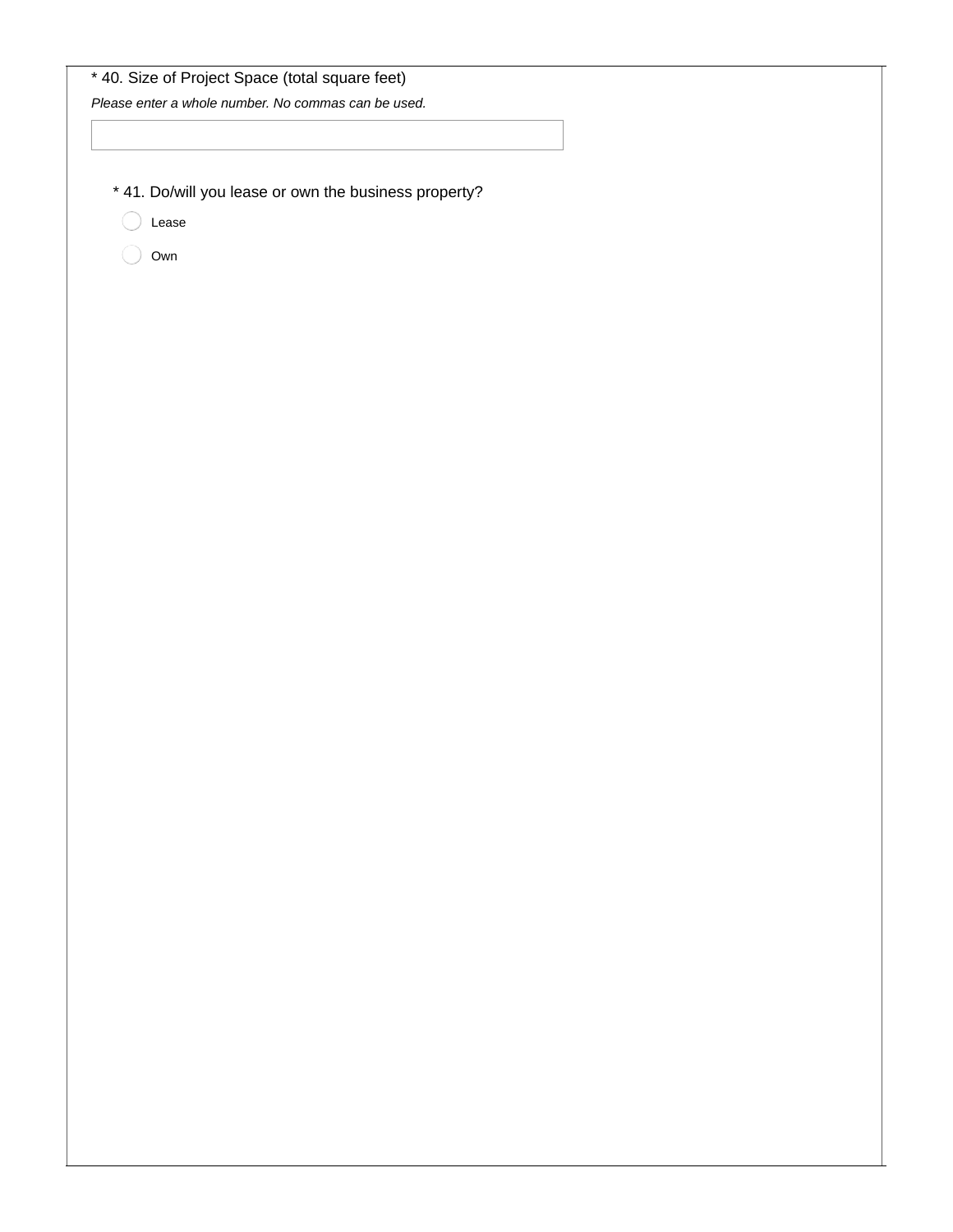

#### Lease Information

| 42. Landlord Contact Information          |  |  |
|-------------------------------------------|--|--|
| Name of Landlord                          |  |  |
| <b>Landlord's Address</b>                 |  |  |
| <b>Landlord's Email</b><br><b>Address</b> |  |  |
| <b>Landlord's Phone</b><br><b>Number</b>  |  |  |

#### 43. Current Lease Term

*Please enter a whole number representing the total duration in years of the lease term.*

#### 44. Expiration Date of Current Lease

*Enter date as MM/DD/YYYY.*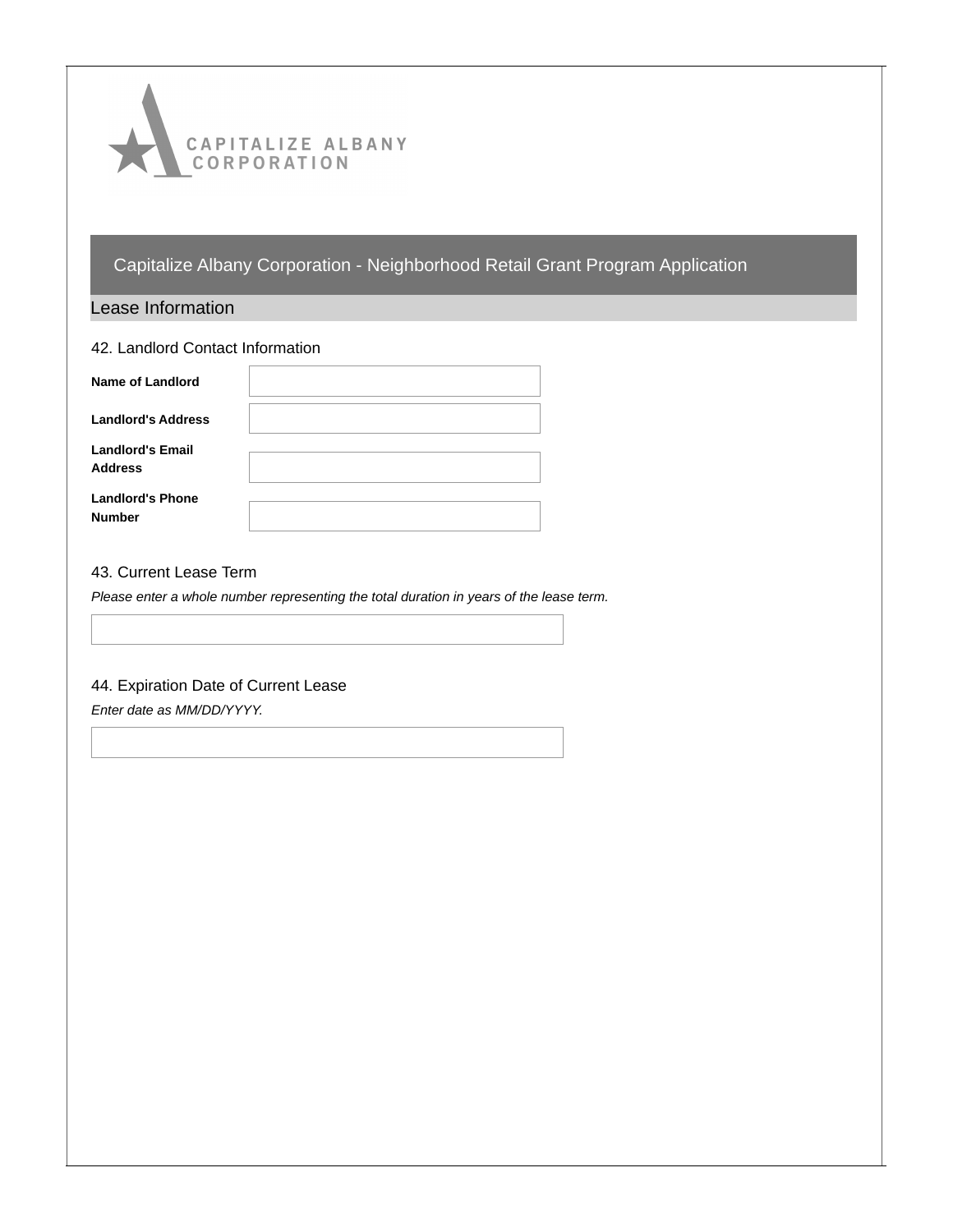

# Prior Grant Recipients

- \* 45. Have you received a prior grant from Capitalize Albany Corporation?
	- ◯ Yes
	- $\bigcirc$  No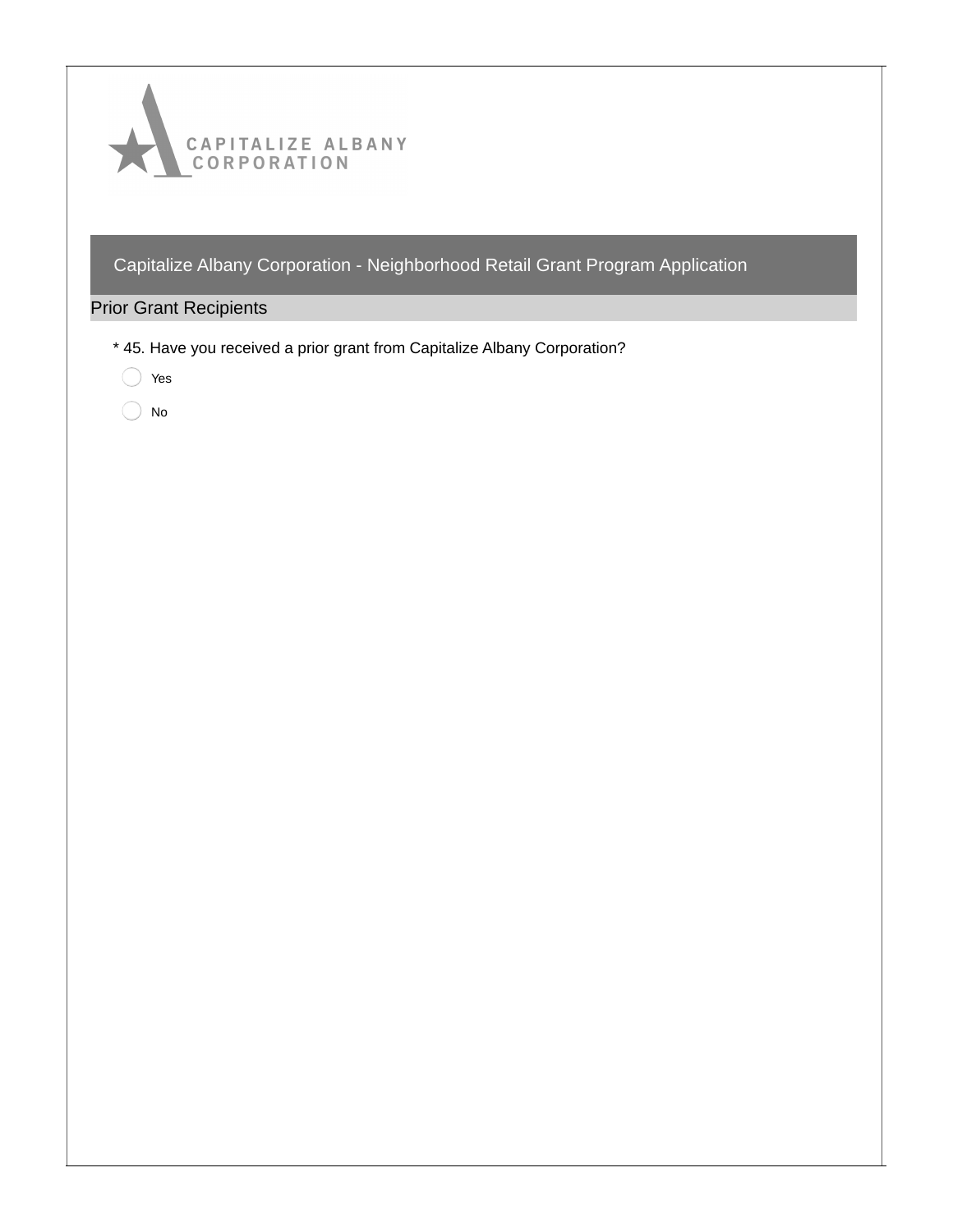| CAPITALIZE ALBANY<br>CORPORATION                                                                                       |
|------------------------------------------------------------------------------------------------------------------------|
| Capitalize Albany Corporation - Neighborhood Retail Grant Program Application<br><b>Prior Grant Information</b>        |
|                                                                                                                        |
| * 46. From which program(s) did you receive your grant?<br>Check all that apply.                                       |
| Small Business Facade Improvement Program                                                                              |
| Downtown Retail Grant Program                                                                                          |
| <b>Amplify Albany</b>                                                                                                  |
| Small Business Adaptation Program                                                                                      |
| Unsure                                                                                                                 |
| Please indicate the total if money was received from multiple programs. Type "unsure" if you are unsure.               |
| * 48. Was the funding you received for the same business or property for which you are submitting this<br>application? |
| Note: Prior awards do not disqualify applicants from submitting this application.<br>Yes                               |
| $\operatorname{\mathsf{No}}$                                                                                           |
| Unsure                                                                                                                 |
|                                                                                                                        |
|                                                                                                                        |
|                                                                                                                        |
|                                                                                                                        |
|                                                                                                                        |
|                                                                                                                        |
|                                                                                                                        |
|                                                                                                                        |
|                                                                                                                        |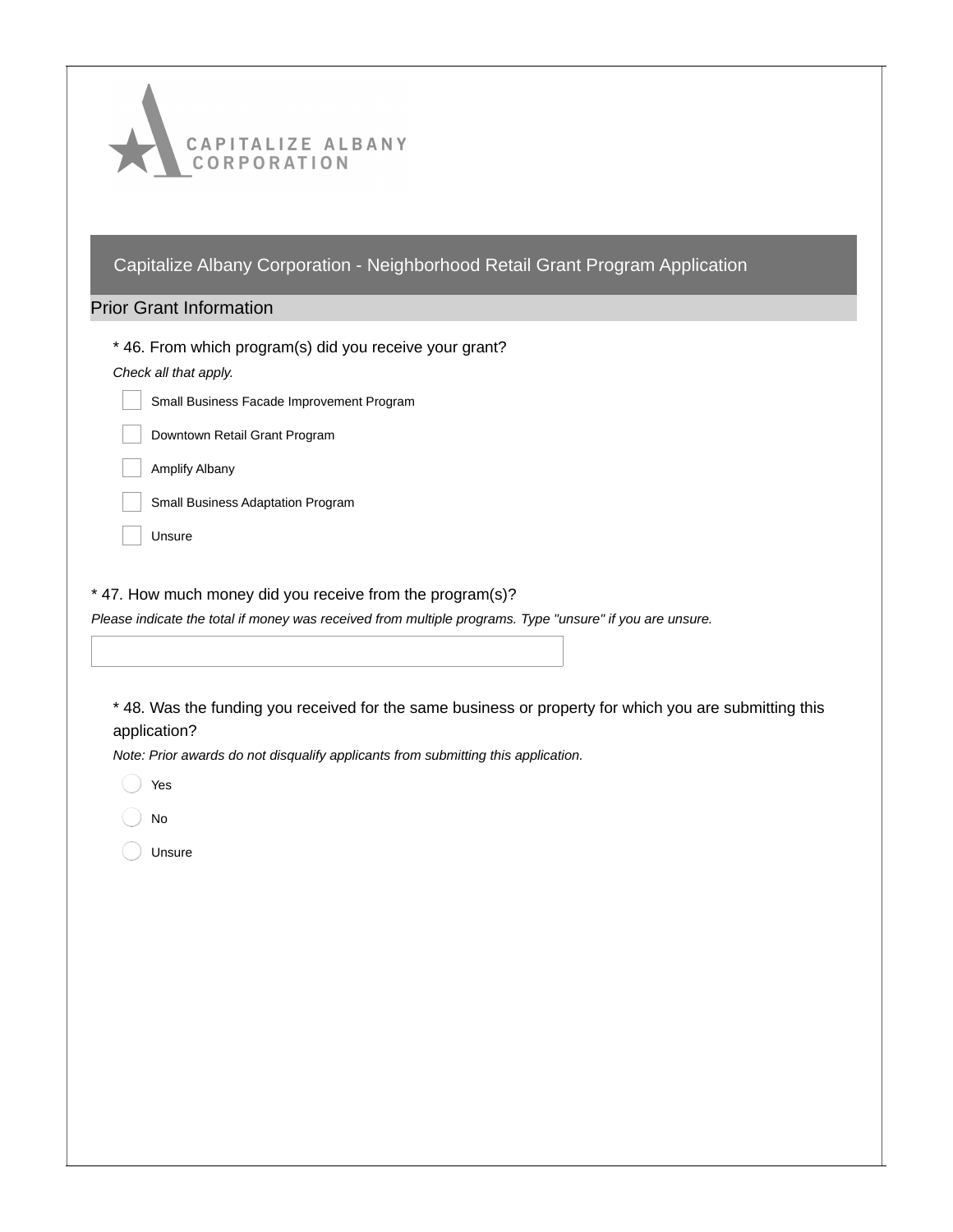

Employment Summary

\* 49. Total Current Employment at all Locations

*Please indicate number of jobs per location.*

50. Number of Current Employees Residing in the City of Albany

*Leave blank if unknown.*

### \* 51. Total Projected Permanent Job Creation for Project

Please use whole numbers only. If no full-time jobs will be created, please enter "0". If no part-time jobs will be created, please *enter "0". See Program Guidelines for job creation requirements.*

| Full-Time |  |
|-----------|--|
| Part-Time |  |

#### \* 52. List the categories of permanent jobs to be created and numbers for each category

Examples of job categories include, but are not limited to: General Manager, Supervisor, Host, Server, Cashier, Chef, Barista, *etc.*

53. Number of Employees Anticipated to Reside in the City of Albany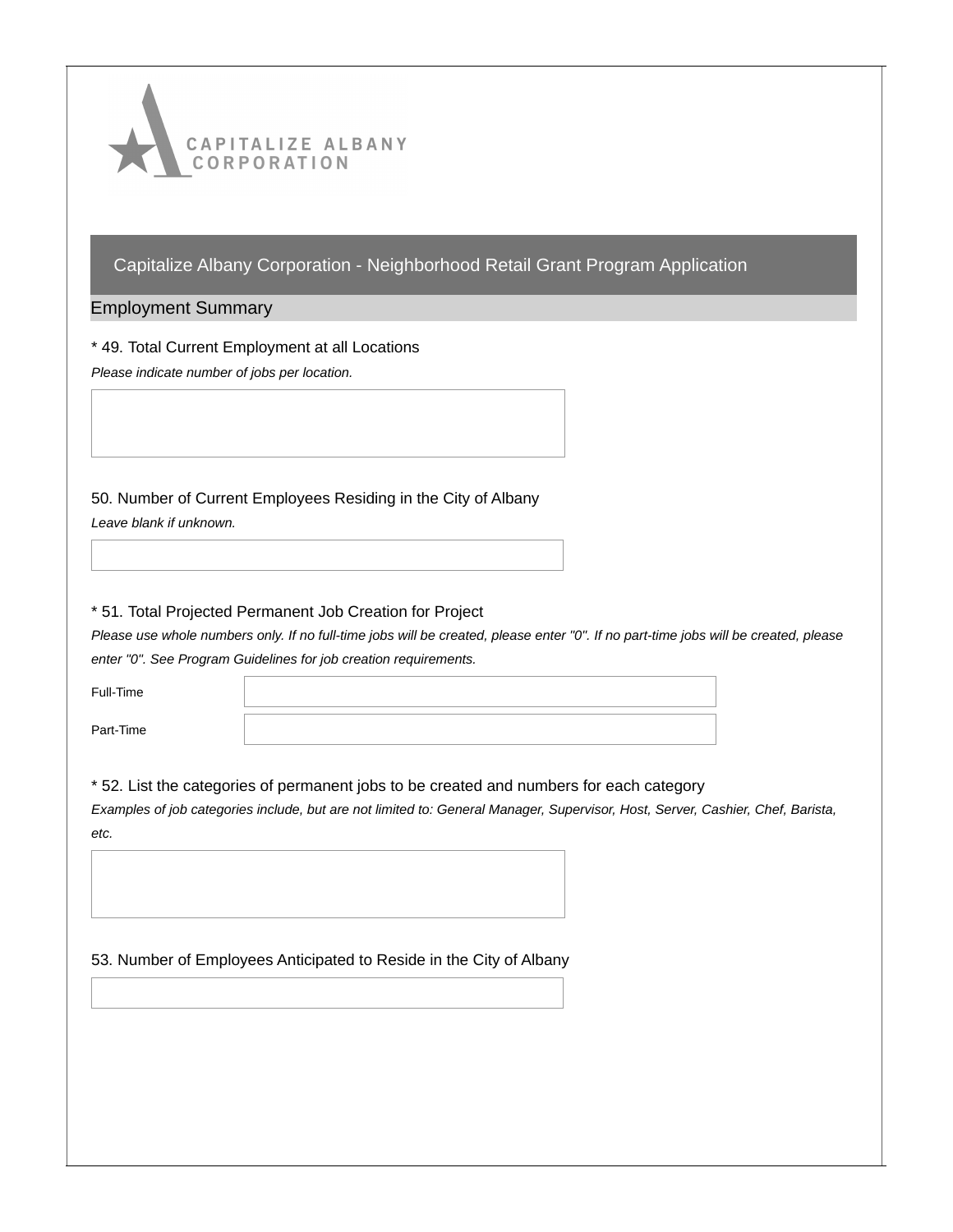|           | jobs will be created, please enter "0". |  |  |
|-----------|-----------------------------------------|--|--|
| Full-Time |                                         |  |  |
| Part-Time |                                         |  |  |
|           |                                         |  |  |
|           |                                         |  |  |
|           |                                         |  |  |
|           |                                         |  |  |
|           |                                         |  |  |
|           |                                         |  |  |
|           |                                         |  |  |
|           |                                         |  |  |
|           |                                         |  |  |
|           |                                         |  |  |
|           |                                         |  |  |
|           |                                         |  |  |
|           |                                         |  |  |
|           |                                         |  |  |
|           |                                         |  |  |
|           |                                         |  |  |
|           |                                         |  |  |
|           |                                         |  |  |
|           |                                         |  |  |
|           |                                         |  |  |
|           |                                         |  |  |
|           |                                         |  |  |
|           |                                         |  |  |
|           |                                         |  |  |
|           |                                         |  |  |
|           |                                         |  |  |
|           |                                         |  |  |
|           |                                         |  |  |
|           |                                         |  |  |
|           |                                         |  |  |
|           |                                         |  |  |
|           |                                         |  |  |
|           |                                         |  |  |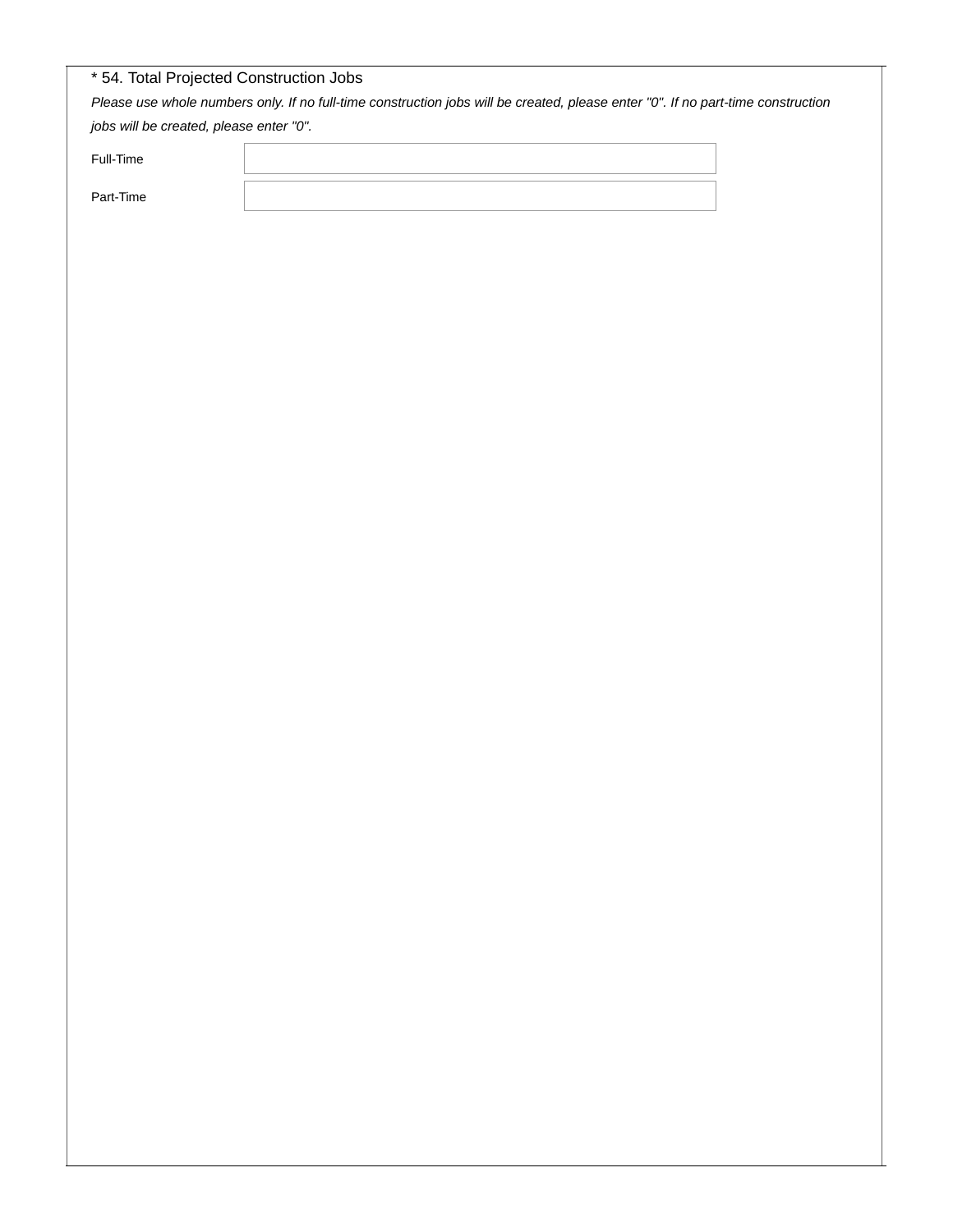

#### Project Description

**Provide a description of the proposed project. Please identify as much information as you can about the proposed project and the desired results. At a minimum, the project description must include the type of business to be opened and the specific scope of the project for which assistance is being requested.**

### **For example:**

*The project will include the lease and renovation of a ground floor commercial space to accommodate a new location for an expanding local coffee shop. Renovations will consist of the build-out of the* interior of the space, including the addition of new fixtures, painting, and new lighting. The project will *also include facade improvements, such as painting and repointing brick, and the creation of a new sidewalk cafe area.*

\* 55. Project Description

*Please describe your project in 2,000 characters or less.*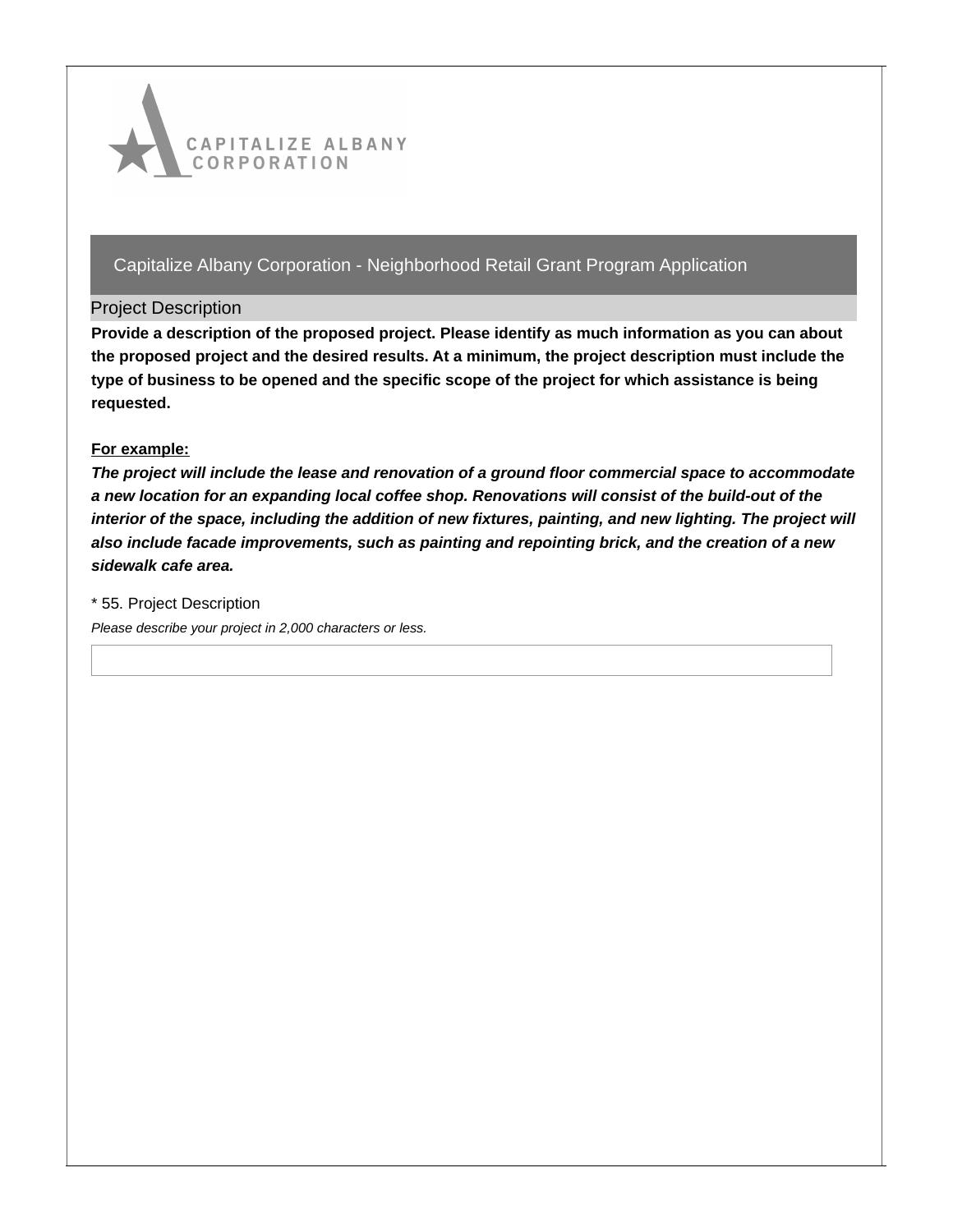

#### Project Timeline

**The project timeline must include all major milestones for the project, with an anticipated date for reaching each milestone. Please include the target date for opening and operating this business.**

#### \* 56. Project Timeline

*Enter all dates as MM/DD/YYYY. If not applicable, type N/A.*

| Acquisition of building (or  |  |
|------------------------------|--|
| lease execution)             |  |
|                              |  |
| Acquire financing            |  |
|                              |  |
| Project construction start   |  |
|                              |  |
| Project completion           |  |
|                              |  |
| Receive final Certificate of |  |
| Occupancy                    |  |
|                              |  |
| Opening date                 |  |
|                              |  |

# **Project Budget**

Please provide budget information that pertains to the entire scope of the proposed project. Information listed below should match the completed Budget Worksheet, required to be submitted as an attachment to [development@capitalizealbany.com](mailto:development@capitalizealbany.com).

\* 57. Total Cost of the Project, including materials, equipment costs, and labor

Please provide your answer in dollar format with two decimal places. No dollar signs or commas can be used.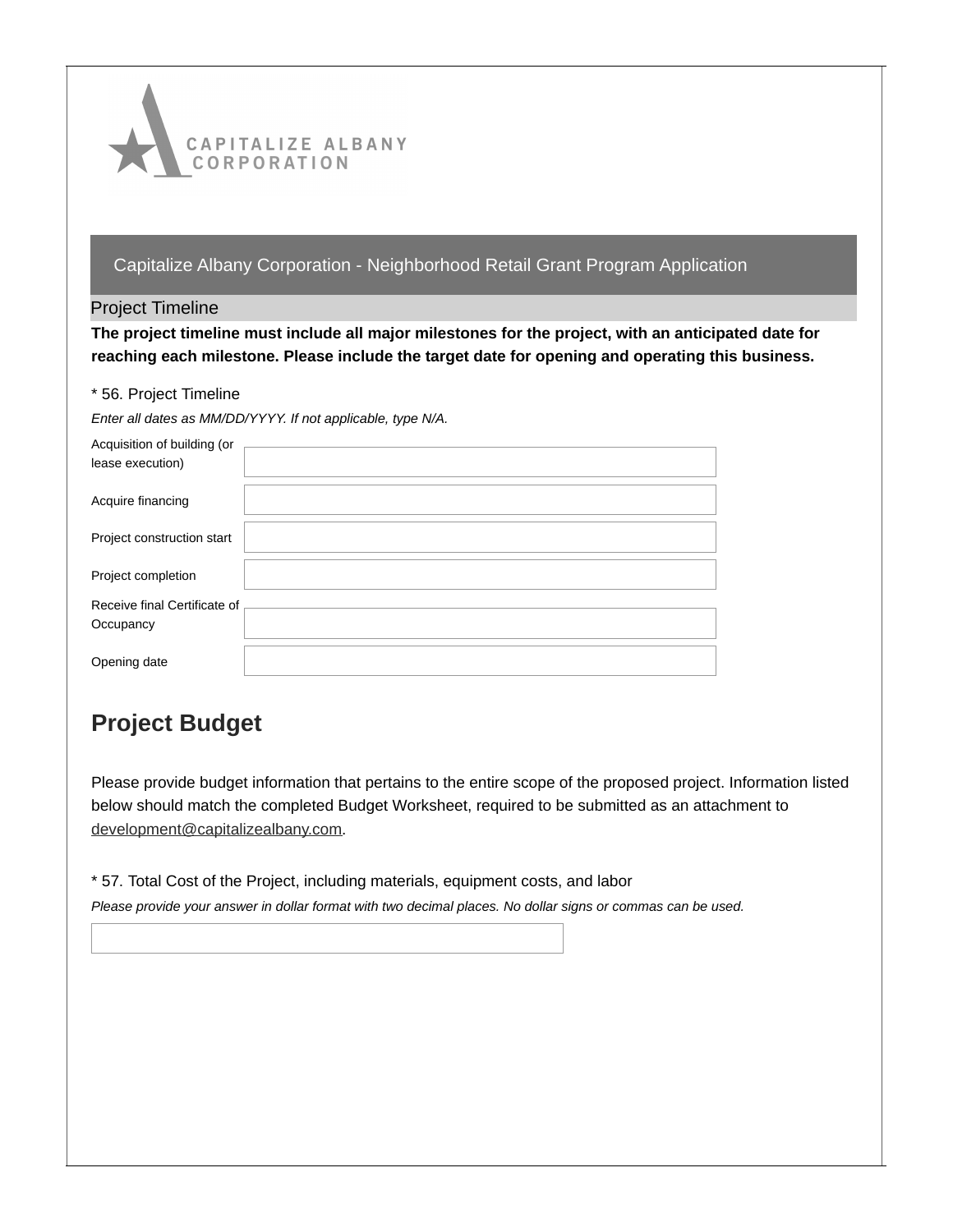| * 58. Source and Amount of Funds                      |                                                                                                                                                                                                                               |
|-------------------------------------------------------|-------------------------------------------------------------------------------------------------------------------------------------------------------------------------------------------------------------------------------|
|                                                       | Please provide all answers in dollar format with two decimal places. If you will not be using one of the specified funding sources                                                                                            |
|                                                       | below, please type "0.00". No dollar signs or commas can be used. See Program Guidelines for matching requirements.                                                                                                           |
| Capitalize Albany<br><b>Corporation Grant Request</b> |                                                                                                                                                                                                                               |
| <b>Owner Equity</b>                                   |                                                                                                                                                                                                                               |
| Bank/Other                                            |                                                                                                                                                                                                                               |
| Yes<br>No                                             | *59. Have you included any project costs that have been incurred prior to your application submission?<br>Please note that project costs incurred/improvements made prior to grant approval are ineligible for reimbursement. |
|                                                       | 60. If yes to the preceding question, please explain.                                                                                                                                                                         |

# \* 61. Total Funding Request from this Grant Program

Please provide your answer in dollar format with two decimal places. No dollar signs or commas can be used.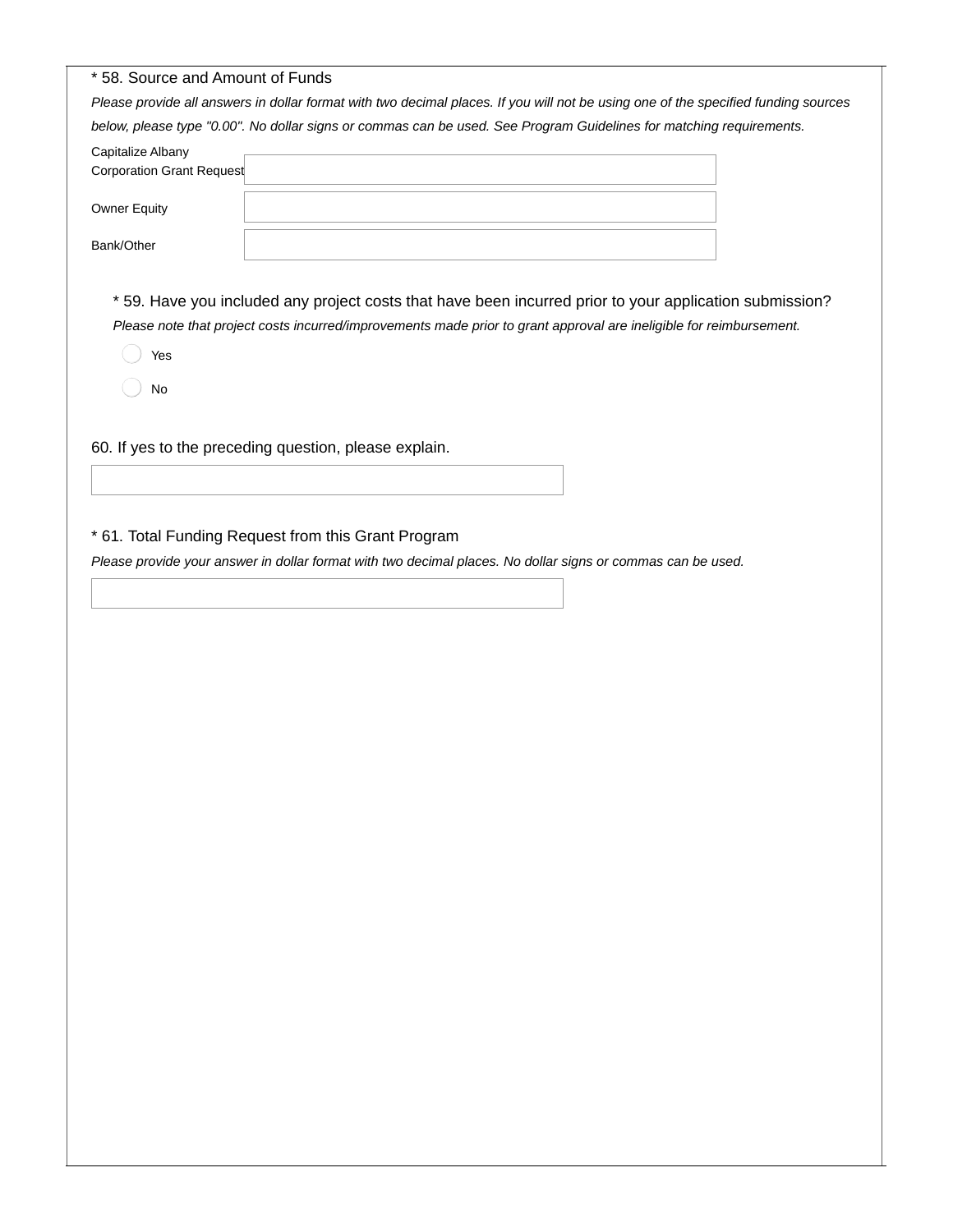

**Declarations** 

**If you answer "Yes" to any of the below questions, please provide details in the comment boxes provided.**

\* 62. Are there any outstanding tax liens or judgements filed against you, your business, any principals, subsidiaries or affiliates of any of those entities, any other owner in your business, or guarantor?

Yes

No

If yes, please explain.

\* 63. Have you, your business, any other owner in your business, or guarantor been involved in default, bankruptcy, or insolvency proceedings within the last ten (10) years?

Yes

No

If yes, please explain.

\* 64. Have you, your business, any other owner in your business, or guarantor had property foreclosed upon or given title or deed in lieu?

Yes

No

If yes, please explain.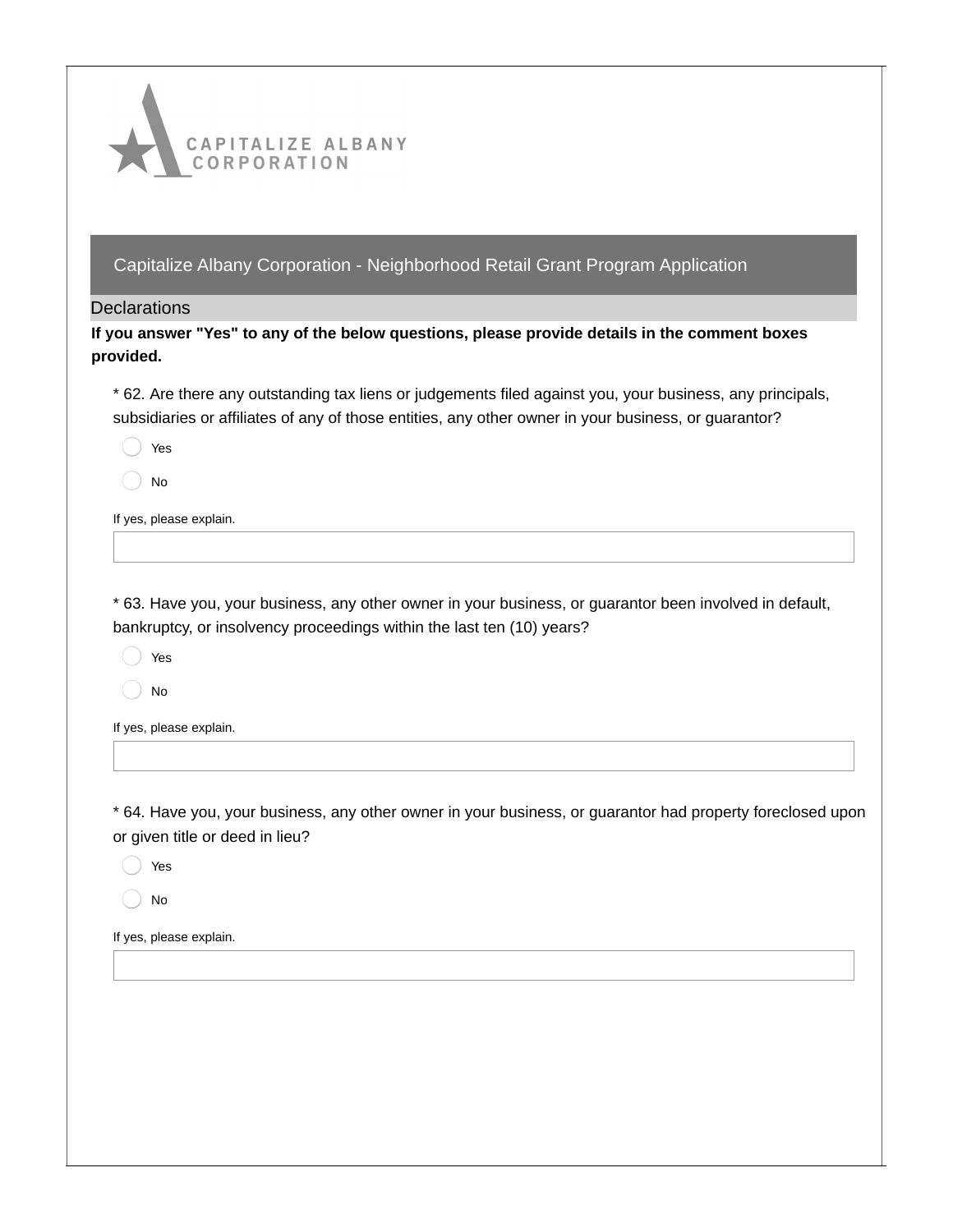\* 65. Are you, your business, any other owner in your business, or guarantor involved in any pending lawsuits?

Yes

No

If yes, please explain.

\* 66. If renting or leasing, have you failed to pay rent on time during the last 36 months?

Yes

No

N/A

If yes, please explain.

\* 67. If owning, are there any violations against the building?

If yes, indicate which type (building, fire department, etc.) and explain in an attachment.

Yes

No

N/A

If yes, please explain.

\* 68. If owning, are there mechanics' or other liens? In REM or other foreclosures, encumbrances, judicial, administrative, or other proceedings against, or defaults affecting the property?

Yes

No

N/A

If yes, please explain.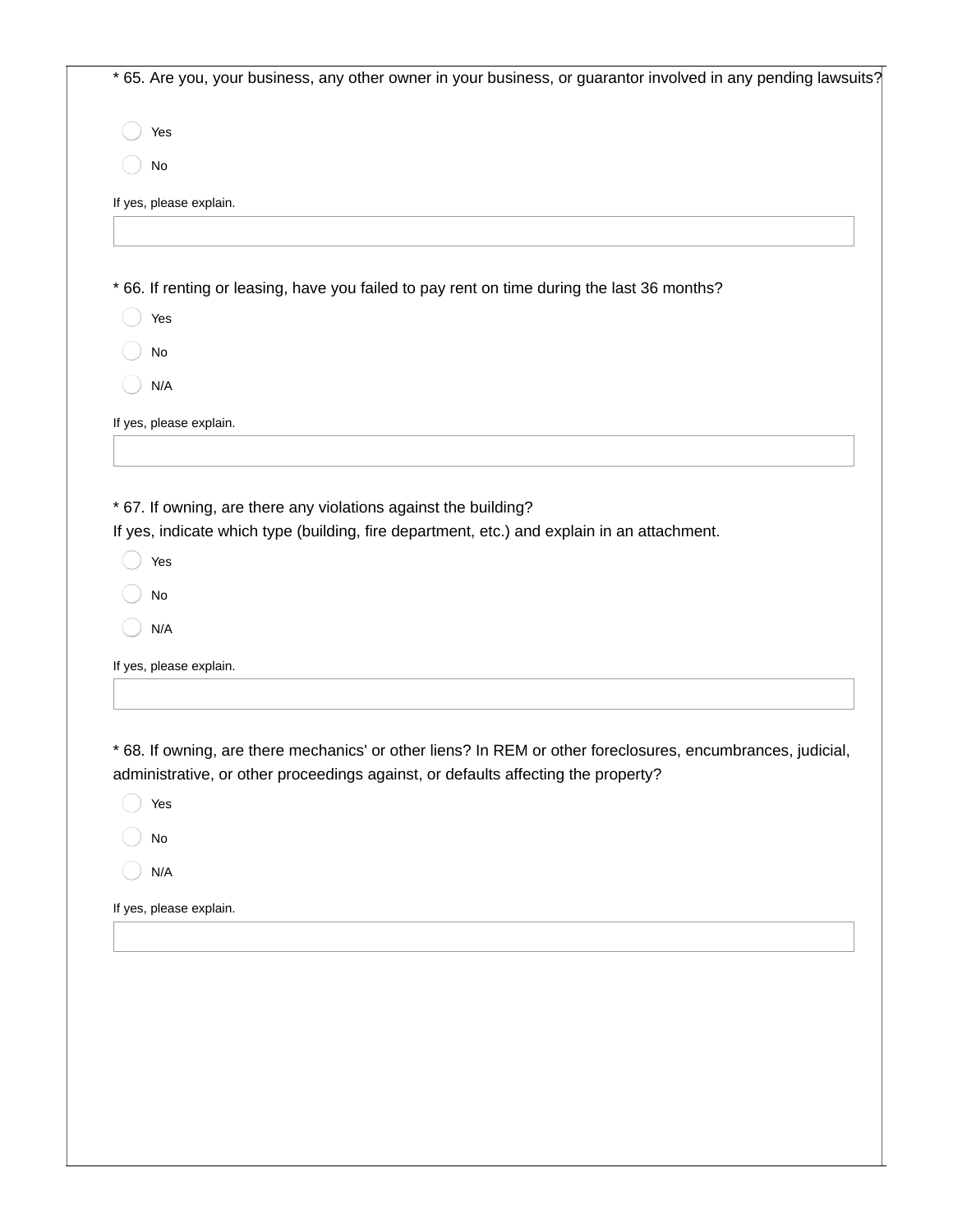\* 69. If the applicant is the building owner, are there any current real estate property tax abatements on the property?

Yes

No

N/A

If yes, indicate the type and amount of abatement and when it expires in the field below.

70. Describe any recent (i.e. past ten years) improvements which have been made to the building. Please indicate the improvement(s), year completed, and approximate cost below: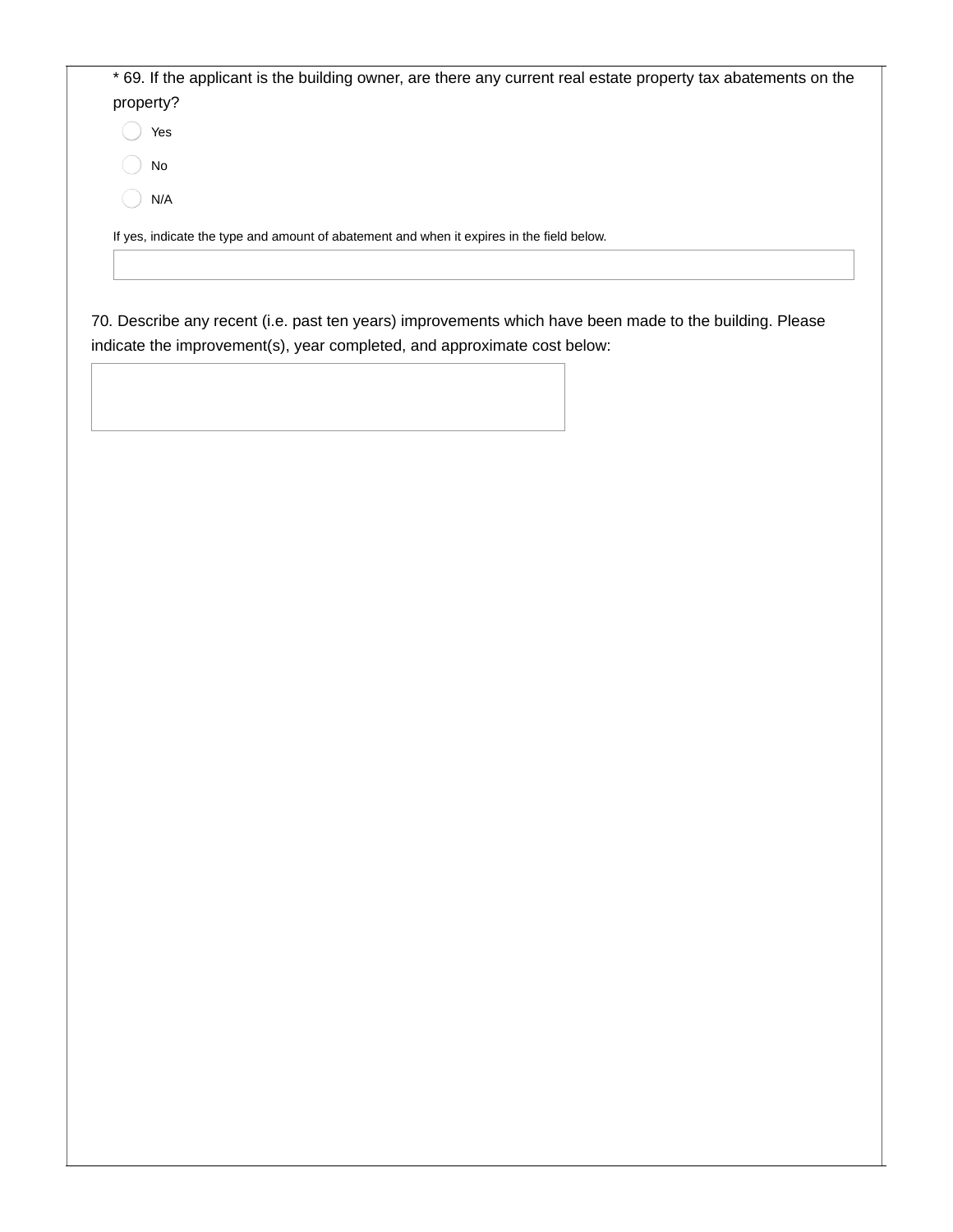

#### Background Check Authorization

**I/we hereby authorize you to release to Capitalize Albany Corporation, as deemed necessary for verification purposes, information concerning:**

- **• Employment history: dates, titles, income, hours worked, etc.**
- **• Banking and savings account records**
- **• Credit card, mortgage, and other loan information including open date, high credit, payment amount, due date, loan**

**balance, interest rate, and payment record**

**• Exchange any information with the financial institution that is processing the application pertaining to this loan.**

**The above reports are for confidential use in compiling information regarding a Capitalize Albany Corporation program grant requested by the applicant(s) signing this form.**

**By typing your name below, you are certifying that all of the information contained in this application is true, complete, and accurate in all respects as of the stated date.**

**A photocopy of this authorization (being a photocopy of signature(s) of the undersigned) may be deemed to be the equivalent of the original and may be used as a duplicate original.**

#### 71. Applicant 1

| Enter date of birth as MM/DD/YYYY. |  |
|------------------------------------|--|
| Applicant Name                     |  |
| Social Security Number             |  |
| Date of Birth                      |  |

#### 72. Applicant 2

*Enter date of birth as MM/DD/YYYY.*

| <b>Applicant Name</b>         |  |
|-------------------------------|--|
| <b>Social Security Number</b> |  |
| Date of Birth                 |  |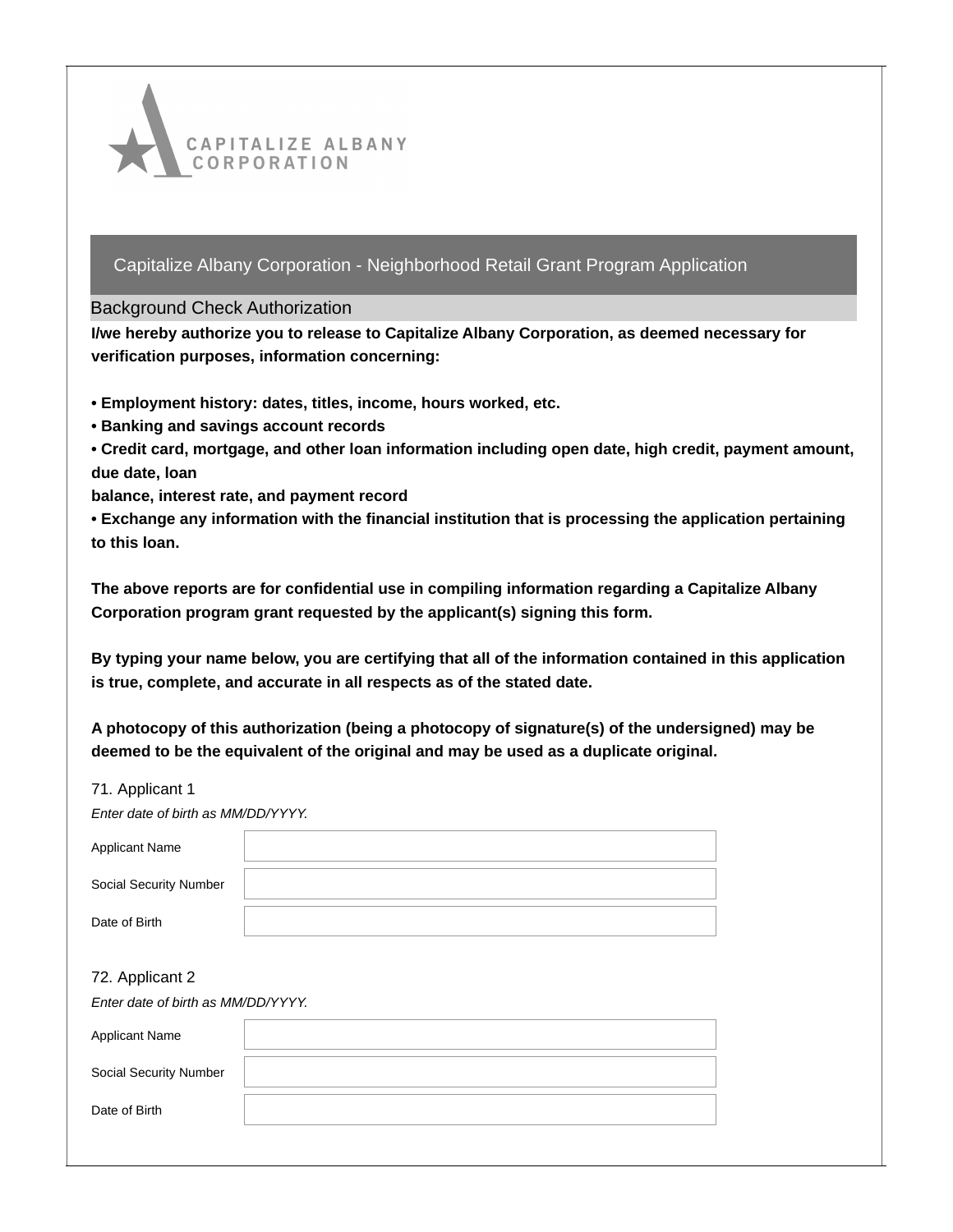| Enter date of birth as MM/DD/YYYY. |  |  |  |
|------------------------------------|--|--|--|
| Applicant Name                     |  |  |  |
| Social Security Number             |  |  |  |
| Date of Birth                      |  |  |  |
|                                    |  |  |  |
|                                    |  |  |  |
|                                    |  |  |  |
|                                    |  |  |  |
|                                    |  |  |  |
|                                    |  |  |  |
|                                    |  |  |  |
|                                    |  |  |  |
|                                    |  |  |  |
|                                    |  |  |  |
|                                    |  |  |  |
|                                    |  |  |  |
|                                    |  |  |  |
|                                    |  |  |  |
|                                    |  |  |  |
|                                    |  |  |  |
|                                    |  |  |  |
|                                    |  |  |  |
|                                    |  |  |  |
|                                    |  |  |  |
|                                    |  |  |  |
|                                    |  |  |  |
|                                    |  |  |  |
|                                    |  |  |  |
|                                    |  |  |  |
|                                    |  |  |  |
|                                    |  |  |  |
|                                    |  |  |  |
|                                    |  |  |  |
|                                    |  |  |  |
|                                    |  |  |  |
|                                    |  |  |  |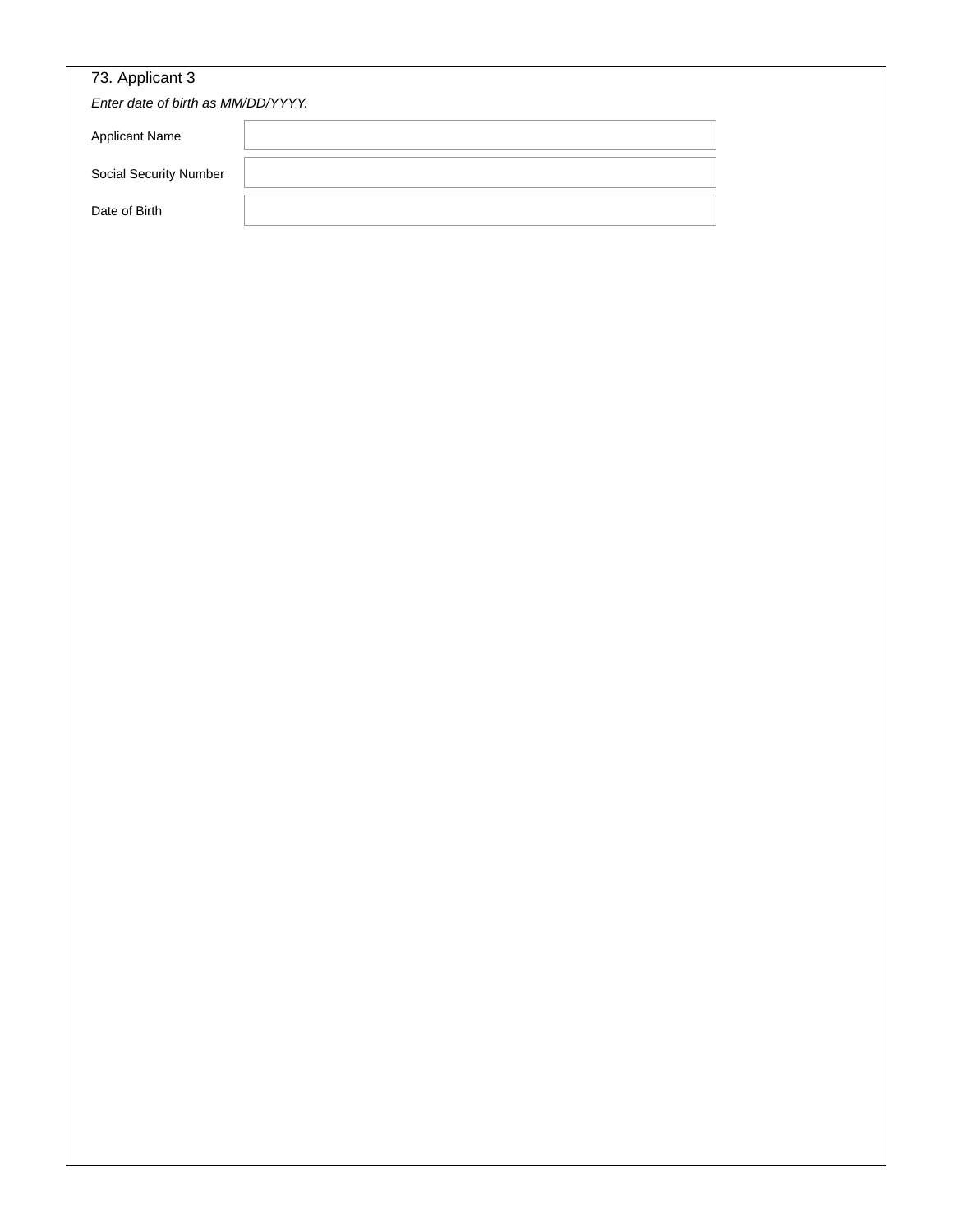

### Certification and Disclosure

**By submitting this grant application, the applicant hereby certifies to Capitalize Albany Corporation that he/she has read the program guidelines and supplemental program materials, understands the terms and conditions of the grant, and agrees to abide by the program rules and requirements, if awarded funds from the program. The applicant further certifies that the grant application and supporting documents are true, complete, and accurate in all respects as of the stated date. The applicant understands that the application will not be accepted unless deemed appropriate by staff and the applicable application fee has been received from the applicant. The applicant agrees that the acceptance of this grant application does not commit Capitalize Albany Corporation to enter into an agreement to pay any costs incurred in its preparation or to participate in subsequent negotiations. Further, the acceptance of this grant application does not constitute an agreement by Capitalize Albany Corporation that any grant will actually be approved. Capitalize Albany Corporation expressly reserves the right to reject any or all grant applications or to request more information from the applicant.**

**Additionally, the applicant certifies that he/she understands that the following will be conditions of the grant, upon award:**

• Grantee must commit to remain in the location for at least two (2) years and must create or retain for two (2) years during the term of the agreement one (1) or more full-time equivalent jobs (specific job **goal determined at the discretion of Capitalize Albany Corporation).**

• The assisted business must be open and operating for a minimum of forty (40) hours per week, and **evening and weekend hours must be included.**

**• The approved project must be in compliance with all federal, state, and local laws.**

**• The undersigned hereby waives any claim against Capitalize Albany Corporation arising out of the use of said grant funds for the purposes set forth in the Application. Additionally, the undersigned agrees to indemnify, defend, and hold Capitalize Albany Corporation, and its officers, directors, employees, and agents harmless from any charges, damages, claims or liens related in any way to or arising out of the applicant's participation in the grant program.**

**• Capitalize Albany Corporation has the unrestricted right to use, for any lawful purpose, any photographs or video footage taken of the property at the approved project location, and the grantee** owns and/or for which the grantee has the authority to grant such permission, and to use the grantee's **name in connection therewith if it so chooses.**

**• The applicant will notify Capitalize Albany Corporation of any public announcements or events to be held at or in relation to the inception or opening of the approved project location, and Capitalize Albany Corporation will have the right to participate in and/or publicize the event in coordination with the grantee, if Capitalize Albany Corporation so chooses.**

**• The grantee will be required to include the Capitalize Albany Corporation logo, the Capital Resource**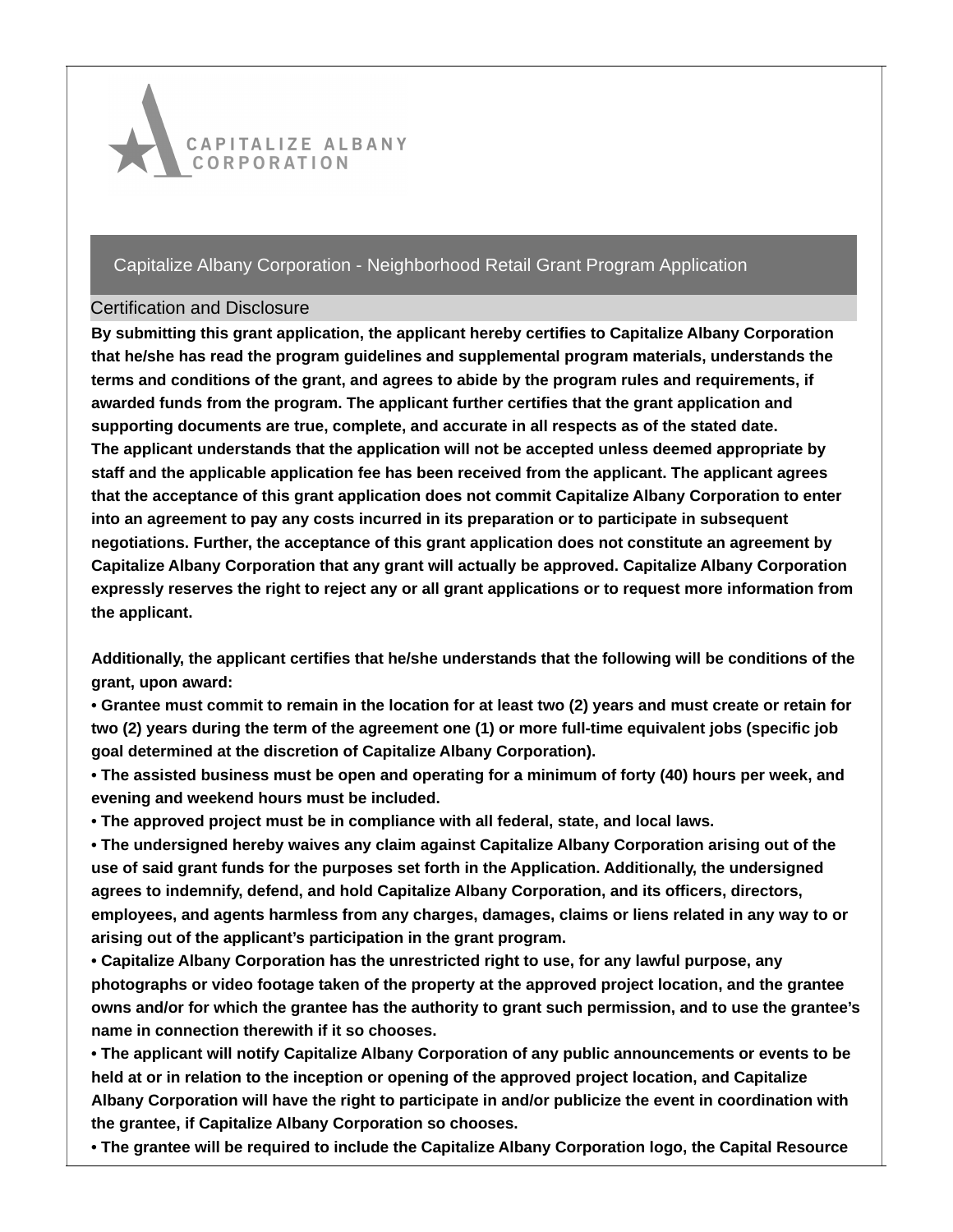**Corporation (CRC) logo, and any other logos Capitalize Albany Corporation deems appropriate on all print collateral related to the project.**

**• The grantee will consent to display signage at the project location indicating participation in the Neighborhood Retail Grant Program (Capitalize Albany Corporation to provide sign specifications).**

**By typing your name below, you are certifying that all of the information contained in this application is true, complete, and accurate in all respects as of the stated date.**

| * 74. Authorized Signatory 1        |  |
|-------------------------------------|--|
| <b>Authorized Signatory</b><br>Name |  |
| <b>Signatory Title</b>              |  |
| 75. Authorized Signatory 2          |  |
| <b>Authorized Signatory</b><br>Name |  |
| <b>Signatory Title</b>              |  |